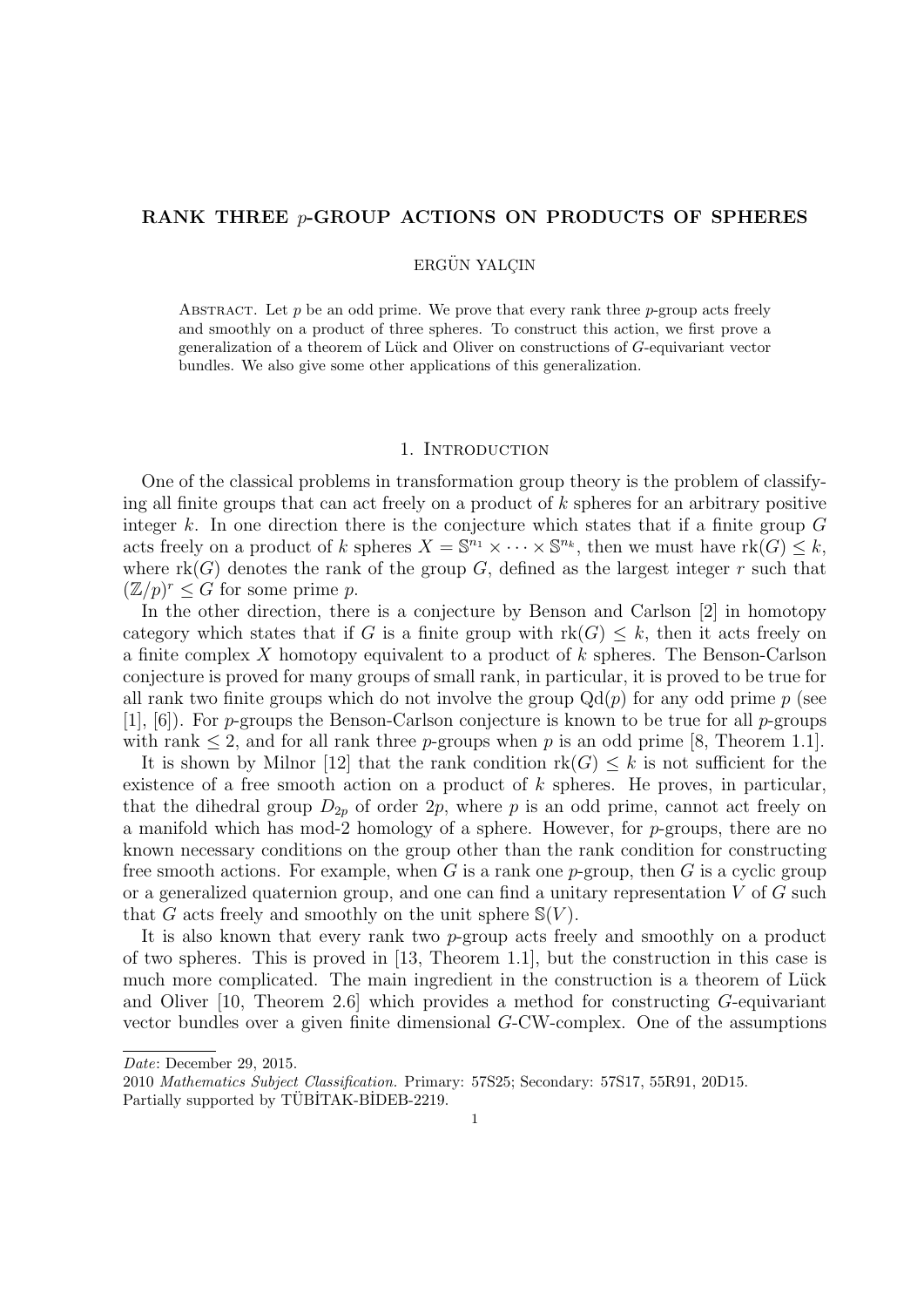#### $2 \longrightarrow$  ERGÜN YALCIN

of this theorem is the existence of a finite group  $\Gamma$  satisfying certain properties. In [13], fusion systems and biset theory were used to show that this finite group  $\Gamma$  can be explicitly constructed in that case.

It is reasonable to ask if the above results for  $rk(G) = 1, 2$ , holds more generally:

**Conjecture 1.1.** Every finite p-group G with  $rk(G) = k$  act freely and smoothly on a product of k spheres.

It is clear that this conjecture is true for abelian  $p$ -groups. More generally, when  $G$ is a p-group of nilpotency class  $\leq 2$ , i.e., when  $G/Z(G)$  is abelian, then the conjecture holds for G. This follows from Theorem 1.1 in [14]. In this paper we prove the following theorem which gives further evidence for this conjecture.

**Theorem 1.2.** Let p be an odd prime. Then, every rank three p-group acts freely and smoothly on a product of three spheres.

To prove Theorem 1.2, we use a strategy similar to the strategy used in the rank two case. Let G be a rank three p-group and let  $V = \text{Ind}_{(c)}^G W$  denote the complex representation induced from  $\langle c \rangle$ , where c is a central element of order p in G, and W is a one-dimensional non-trivial representation of  $\langle c \rangle$ . The isotropy subgroups  $G_x$  of the linear sphere  $X = S(V)$  satisfy the property that  $G_x \cap \langle c \rangle = 1$ . In particular,  $rk(G_x) \leq 2$  for every  $x \in X$ .

Let H denote the family of all subgroups H of G such that  $H \cap \langle c \rangle = 1$ . If  $\chi : G \to \mathbb{C}$ is a class function whose restriction to each  $H \in \mathcal{H}$  is a character, then  $\chi$  can be used to define a compatible family of representations  $\mathbf{V}_{\chi} = \{V_H : H \to U(n) : H \in \mathcal{H}\}\$  (see Definition 2.1). Moreover, if  $\chi$  is an *effective* class function (for every elementary abelian subgroup  $E \leq G$  with maximum rank,  $\langle \chi |_{E}, 1_{E} \rangle = 0$ , then for every  $H \in \mathcal{H}$ , the H-action on  $\mathcal{S}(V_H)$  will have rank one isotropy. It has been shown by M. Klaus in [8, Proposition 3.3] that there exists a class function  $\chi$  satisfying these properties (this class function was first introduced by M. Jackson in an unpublished work [7, Proposition 20]).

We apply this method to the class function  $\chi$  introduced by Jackson and obtain a compatible family of representations  $V_\chi$ . Using this family, we construct a G-vector bundle  $E \to \mathbb{S}(V)$  with fiber type  $V_{\chi}$ . Once this G-vector bundle is constructed, we take Whitney sum multiples of this G-vector bundle and apply some smoothing techniques to obtain a smooth G-action on a product of two spheres  $M = \mathbb{S}(V) \times \mathbb{S}^m$  with rank one isotropy. Finally we apply [13, Theorem 6.7] to M and obtain a free smooth  $G$ -action on a product of three spheres  $\mathbb{S}(V) \times \mathbb{S}^m \times \mathbb{S}^k$  for some  $m, k \geq 1$ .

The key step in this construction is the construction of a  $G$ -vector bundle over  $\mathbb{S}(V)$ with fiber type  $V_{\chi}$ . For this step we use a generalization of the Lück-Oliver theorem on constructions of G-vector bundles (see Theorem 3.1). The main assumption of the Lück-Oliver theorem is that the given compatible family of representations factors through a finite group  $\Gamma$  (see Definition 2.3). However, we were not able to find such a finite group Γ for the family  $V_{\gamma}$ .

On the other hand, it is possible to find a collection of subfamilies  $\{\mathcal{H}_d\}$  which covers H such that the restriction of  $V_\chi$  to  $\mathcal{H}_d$  factors through a finite group  $\Gamma_d$ . So we prove a theorem (Theorem 3.1) which has the same conclusion as the Lück-Oliver theorem but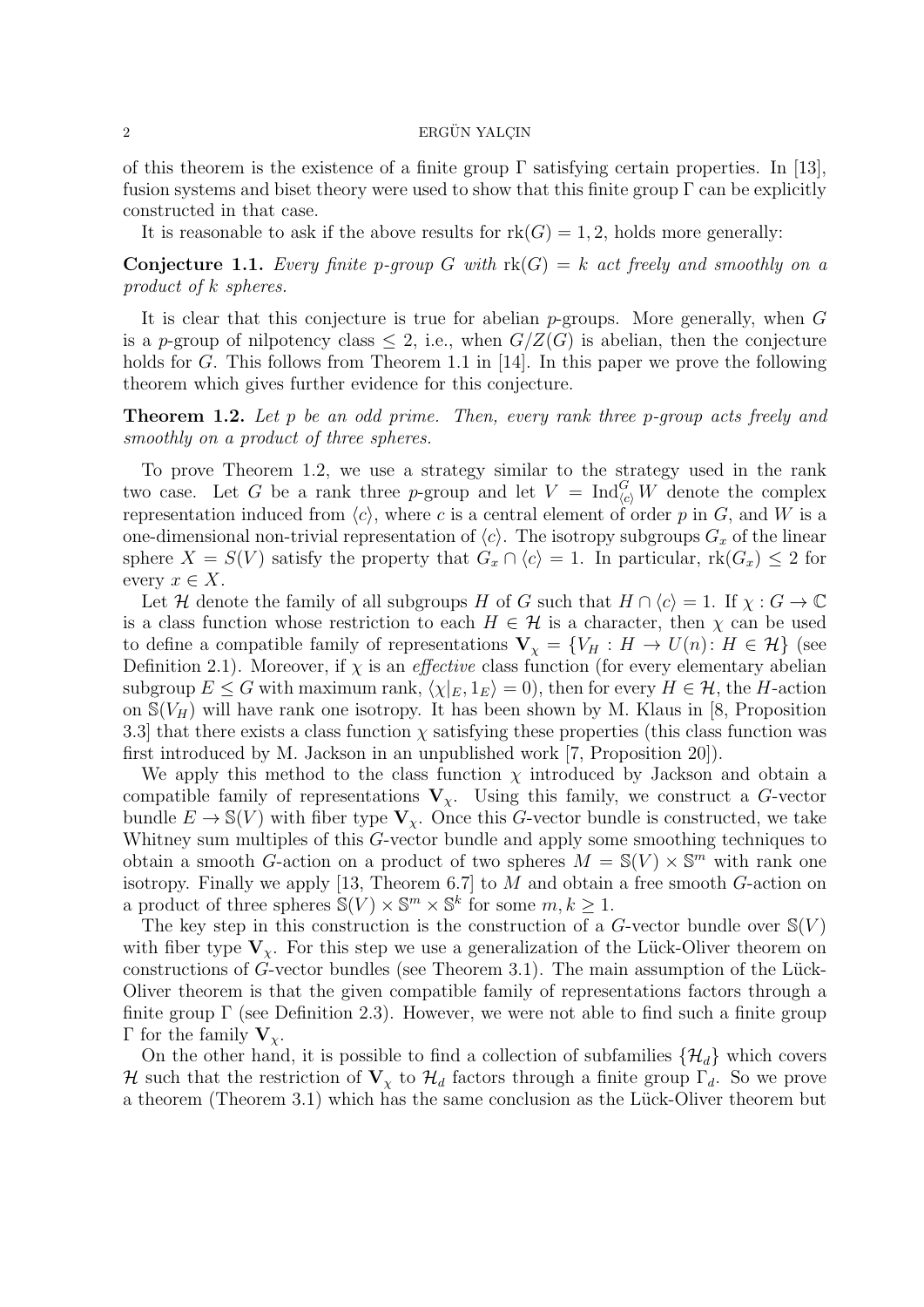it works under a weaker assumption that the given compatible family of representations factors through a diagram of finite subgroups satisfying certain connectedness properties. Using this theorem, we are able to do the G-vector bundle construction for the family  $V_{\rm v}$ and complete the proof of Theorem 1.2.

The paper is organized as follows. In Section 2 we introduce necessary definitions and state the Lück-Oliver theorem mentioned above. Section 3 is devoted to the proof Theorem 3.1 which is a generalization of the Lück-Oliver theorem. In Section 4, we prove some consequences of Theorem 3.1. In Section 5, we prove Theorem 1.2 using the strategy described above.

Acknowledgements: This paper was completed when the author was visiting Mc-Master University during Fall 2014. The author thanks Ian Hambleton and McMaster University for hospitality and financial support. This research is also supported by the Scientific and Technological Research Council of Turkey (TUBITAK) through the research program B˙IDEB-2219. I thank the referee for careful reading of the paper and for the corrections.

# 2. Constructing G-vector bundles

Let G be a finite group and X be a  $G$ -CW-complex. A  $G$ -vector bundle over X is a vector bundle  $p: E \to X$  such that p is a G-map and G acts on E via bundle isomorphisms. Note that for each  $x \in X$ , there is an action of isotropy subgroup  $G_x$  on the fiber space  $V_x = p^{-1}(x)$  which is a vector space and the action of  $G_x$  on  $V_x$  is linear.

Let  $H$  be a family of subgroups of  $G$ . Throughout the paper "a family of subgroups" always means that it is a set of subgroups of G which is closed under conjugation and taking subgroups. Let  $\mathbf{V} = \{V_H\}_{H \in \mathcal{H}}$  be a collection of H-representations over the family  $\mathcal{H}$ . We say that the G-vector bundle  $p : E \to X$  has *fiber type* V if for every  $x \in X$ , the isotropy subgroup  $G_x$  lies in the family  $H$  and there is an isomorphism of  $G_x$ -representations  $V_x \cong V_{G_x}$ . Note that the collection of representations  $\{V_H\}$  arising as fibers of a G-vector bundle satisfies the following compatibility condition.

**Definition 2.1.** Let G be a finite group and  $\mathcal{H}$  be a family of subgroups of G. A collection of representations  $\mathbf{V} = (V_H)_{H \in \mathcal{H}}$  is called a *compatible family* if for every map  $c_g: H \to K$  defined by  $c_g(h) = ghg^{-1}$ , where  $g \in G$  and  $H, K \in \mathcal{H}$ , there is a H-vector space isomorphism  $V_H \cong (c_g)^*(V_K)$ .

In [10], Lück and Oliver consider the question of constructing a  $G$ -vector bundle  $q$ :  $E \to X$  over a given finite dimensional G-CW-complex X, such that the fiber type of q is the given compatible family  $V$ . They observe that in general these  $G$ -vector bundles may not exist, but they also proved that if  $V$  factors through a finite group, then one can construct a G-vector bundle over X with fiber type  $V^{\oplus k}$  for some positive integer k (see [10, Theorem 2.6]). This theorem is the main tool for constructing smooth actions on products of spheres given in [13]. Before we state this theorem, we first introduce some necessary definitions.

Let Γ be a compact Lie group. A G-equivariant principal Γ-bundle over a G-CWcomplex X is a principal Γ-bundle  $p : E \to X$  such that p is a G-map between left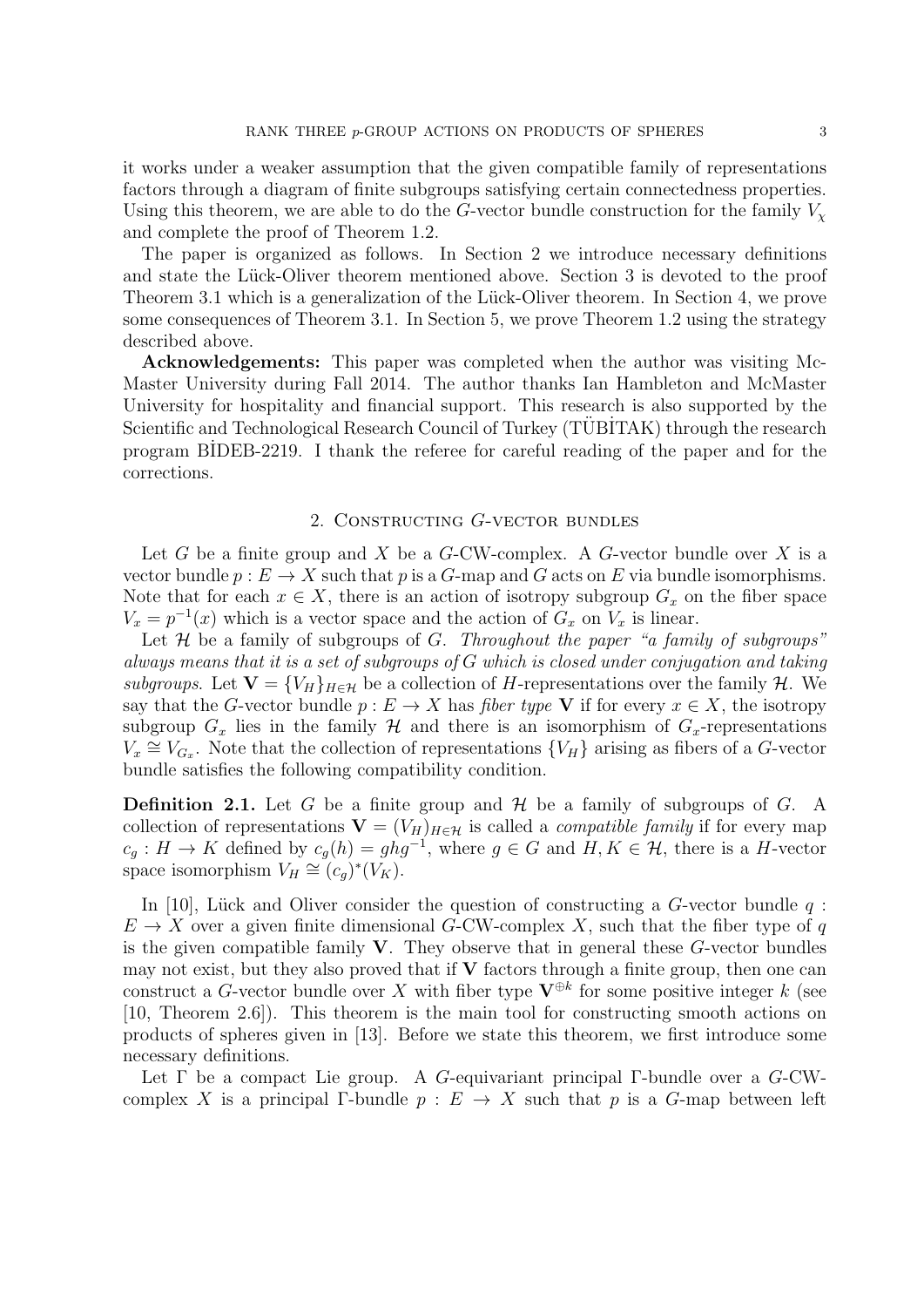G-spaces and the left G-action on E commutes with the right  $\Gamma$ -action. Note that as in the G-vector bundle case, for each  $x \in X$ , there is a  $G_x$ -action on the fiber space  $p^{-1}(x)$ . The fiber space  $p^{-1}(x)$  is a free Γ-orbit  $e \cdot \Gamma$  for some  $e \in E$  such that  $p(e) = x$ . This gives a homomorphism  $\alpha_{G_x}$ :  $G_x \to \Gamma$  defined by  $\alpha_{G_x}(h) = \gamma$  for  $h \in G_x$ , where  $\gamma \in \Gamma$  is the unique element in  $\Gamma$  such that  $he = e\gamma$ . Note that this homomorphism is well-defined up to a choice of the element  $e \in p^{-1}(x)$ , so it defines an element in  $\text{Rep}(G_x, \Gamma) := \text{Hom}(H, \Gamma) / \text{Inn}(\Gamma)$  where  $\text{Inn}(\Gamma)$  denotes the group of conjugation actions of Γ on itself.

**Definition 2.2.** Let G be a finite group and  $\mathcal{H}$  be a family of subgroups of G. A collection of representations  $\mathbf{A} = (\alpha_H : H \to \Gamma)_{H \in \mathcal{H}}$  over H is called a *compatible family* if for every map  $c_g: H \to K$  induced by conjugation  $c_g(h) = ghg^{-1}$ , where  $g \in G$  and  $H, K \in \mathcal{H}$ , there exists a  $\gamma \in \Gamma$  such that the following diagram commutes:

$$
H \xrightarrow{\alpha_H} \Gamma
$$
  
\n
$$
\downarrow c_g
$$
  
\n
$$
K \xrightarrow{\alpha_K} \Gamma
$$

This is equivalent to saying that  $\mathbf{A} = (\alpha_H)_{H \in \mathcal{H}}$  is an element of the limit

$$
\lim_{G/H \in \text{Or}_{\mathcal{H}} G} \text{Rep}(H, \Gamma)
$$

where  $Or_H G$  denotes the orbit category of G over the family H. Recall that the orbit category  $Or_{\mathcal{H}} G$  is the category whose objects are transitive G-sets  $G/H$  with  $H \in \mathcal{H}$  and whose morphisms are given by G-maps  $\text{Map}_G(G/H, G/K)$ .

**Definition 2.3.** Let  $V$  be a compatible family of unitary representations over a family of subgroups H. We say that V factors through a finite group  $\Gamma$  if there exists a triple  $(\Gamma, \rho, \mathbf{A})$ , where  $\Gamma$  is a finite group,  $\rho : \Gamma \to U(n)$  is a unitary representation of  $\Gamma$ , and  $\mathbf{A} = (\alpha_H : H \to \Gamma)_{H \in \mathcal{H}}$  is a compatible family of representations, such that  $\mathbf{V} = \rho \circ \mathbf{A}$ .

Now we state the Lück-Oliver theorem mentioned in the introduction.

**Theorem 2.4** (see Theorem 2.6 in [10]). Let G be a finite group and H be a family of subgroups in G. Let X be a finite dimensional G-CW-complex with isotropy subgroups in H. Suppose that we are given a compatible family V of unitary representations over H and that V factors through a finite group  $\Gamma$ . Then there is an integer  $k \geq 1$  such that there exists a G-vector bundle  $E \to X$  with fiber type  $\mathbf{V}^{\oplus k}$ .

We are interested in proving a generalization of Theorem 2.4. We will show that the conclusion of this theorem still holds under the weaker assumption that  $V$  factors through a diagram of finite groups instead of a single finite group Γ. We now introduce the necessary terminology to explain exactly what we mean by this.

Let  $\mathcal D$  be a finite poset considered as a category. Note that in  $\mathcal D$ , there is a unique morphism between two objects  $x, y \in \mathcal{D}$  if and only if  $x \leq y$ . Later we will assume that D is a one-dimensional poset category. This means that if  $x \le y \le z$  is a chain in D then either  $x = y$  or  $y = z$ . When  $\mathcal{D}$  is one-dimensional, the set of objects in  $\mathcal{D}$  can be written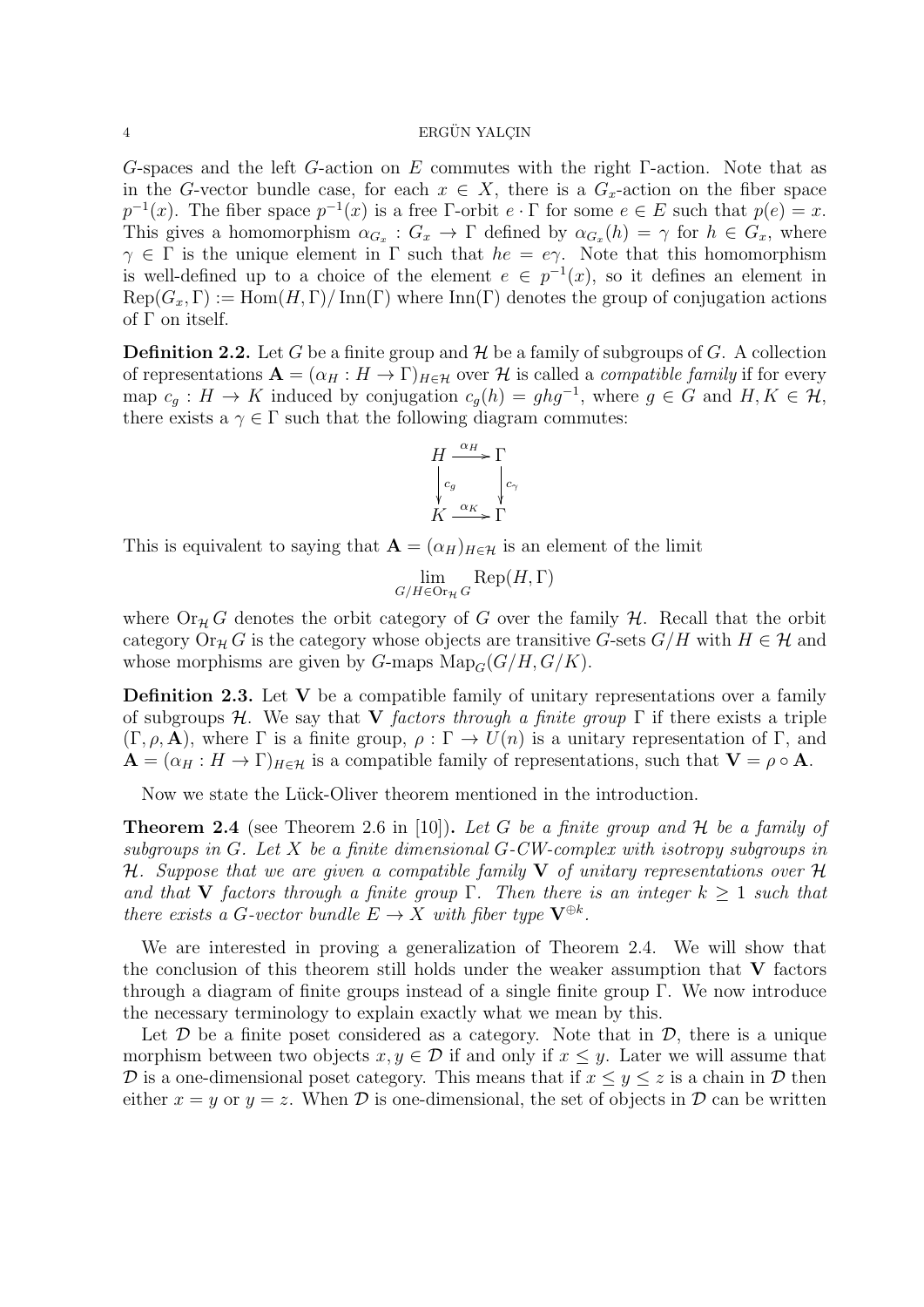as a disjoint union  $obj(\mathcal{D}) = D_1 \amalg D_2$  where if  $x \lt y$  in  $\mathcal D$  then  $x \in D_1$  and  $y \in D_2$ . Here  $x < y$  means that  $x \leq y$  but  $x \neq y$ . Sometimes these posets are called bipartite posets.

**Definition 2.5.** Let  $D$  be a finite poset category.

- (1) A *diagram of groups*  $\Gamma_*$  over  $\mathcal D$  is a functor from  $\mathcal D$  to the category of groups. We denote the group associated to  $d \in \mathcal{D}$  by  $\Gamma_d$  and for each  $x \leq y$ , the corresponding group homomorphism is denoted by  $\mu_{x,y} : \Gamma_x \to \Gamma_y$ . We say  $\Gamma_*$  is a *diagram of finite groups* if for all  $d \in \mathcal{D}$ , the groups  $\Gamma_d$  are finite.
- (2) Let n be a fixed positive integer. A *diagram of representations* of  $\Gamma_*$  of degree n is a collection of homomorphisms  $\rho_d: \Gamma_d \to U(n)$ , one for each  $d \in \mathcal{D}$ , such that for every x, y in D with  $x \leq y$ , the representations  $\rho_x$  and  $\rho_y \circ \mu_{x,y}$  are isomorphic.
- (3) Let H be a family of subgroups of G and  $\{\mathcal{H}_d\}_{d\in\mathcal{D}}$  be a collection of subfamilies of H (for each  $d \in \mathcal{D}$ ,  $\mathcal{H}_d$  is closed under conjugation and taking subgroups). If for every  $x \leq y$  in  $\mathcal{D}, \mathcal{H}_x \subseteq \mathcal{H}_y$ , then we call  $\{\mathcal{H}_d\}_{d \in \mathcal{D}}$  a diagram of subfamilies of H over D and denote it by  $\mathcal{H}_*$ . A diagram of subfamilies  $\mathcal{H}_*$  can also be thought as a functor from  $D$  to the poset of subfamilies of  $H$ .

**Remark 2.6.** In our applications, the maps  $\mu_{x,y} : \Gamma_x \to \Gamma_y$  are always injective, but we do not assume this in the definition of a diagram of groups. In particular, Theorem 3.1 and Theorem 4.5 hold for the maps  $\mu_{x,y}$  which are not necessarily injective.

We do not assume that the subfamilies  $\mathcal{H}_d$  cover H in the definition but we have a connectedness assumption which implies that  $\cup_{d\in\mathcal{D}}\mathcal{H}_d = \mathcal{H}$ .

**Definition 2.7.** Let D be a one-dimensional poset category and  $\mathcal{H}_{*}$  be a diagram of subfamilies of H over D. For each  $H \in \mathcal{H}$ , let  $\mathcal{D}_H$  denote the full subposet  $\{d \in \mathcal{D} | H \in$  $\mathcal{H}_d$ . We say  $\mathcal{H}_*$  is strongly connected if for every  $H \in \mathcal{H}$ , the realization of  $\mathcal{D}_H$  is simply connected (i.e., non-empty, connected, and having trivial fundamental group).

Next, we define what we mean by a diagram of compatible family of representations:

**Definition 2.8.** Let  $\mathcal{H}_*$  be a diagram of subfamilies and  $\Gamma_*$  be a diagram of groups over a finite poset  $\mathcal{D}$ . Suppose that for each  $d \in \mathcal{D}$ , we are given a compatible family of representations

$$
\mathbf{A}_d = \{ \alpha_H^d : H \to \Gamma_d \mid H \in \mathcal{H}_d \}.
$$

We say  $\mathbf{A}_{*} = (\mathbf{A}_{d})_{d \in \mathcal{D}}$  is a diagram of compatible families of representations if it satisfies the condition that for every  $x \leq y$  in  $\mathcal{D}$ , the restriction of  $\mathbf{A}_y$  to  $\mathcal{H}_x$  is equal to  $\mu_{x,y} \circ \mathbf{A}_x$ . We write this condition as  $\mathbf{A}_y|_{\mathcal{H}_x} = \mu_{x,y} \circ \mathbf{A}_x$  for all  $x \leq y$ .

Remark 2.9. Note that another way to define this compatibility condition is to require that for every map  $c_g : H \to K$  induced by conjugation  $c_g(h) = ghg^{-1}$ , where  $g \in G$ , and for every  $x \leq y$  in D such that  $H \in \mathcal{H}_x$  and  $K \in \mathcal{H}_y$ , there exists a  $\gamma \in \Gamma_y$  such that the following diagram commutes:

$$
H \xrightarrow{\alpha_H^x} \Gamma_x
$$
  
\n
$$
\downarrow c_g
$$
  
\n
$$
\downarrow c_{\gamma} \circ \mu_{x,y}
$$
  
\n
$$
K \xrightarrow{\alpha_H^y} \Gamma_y
$$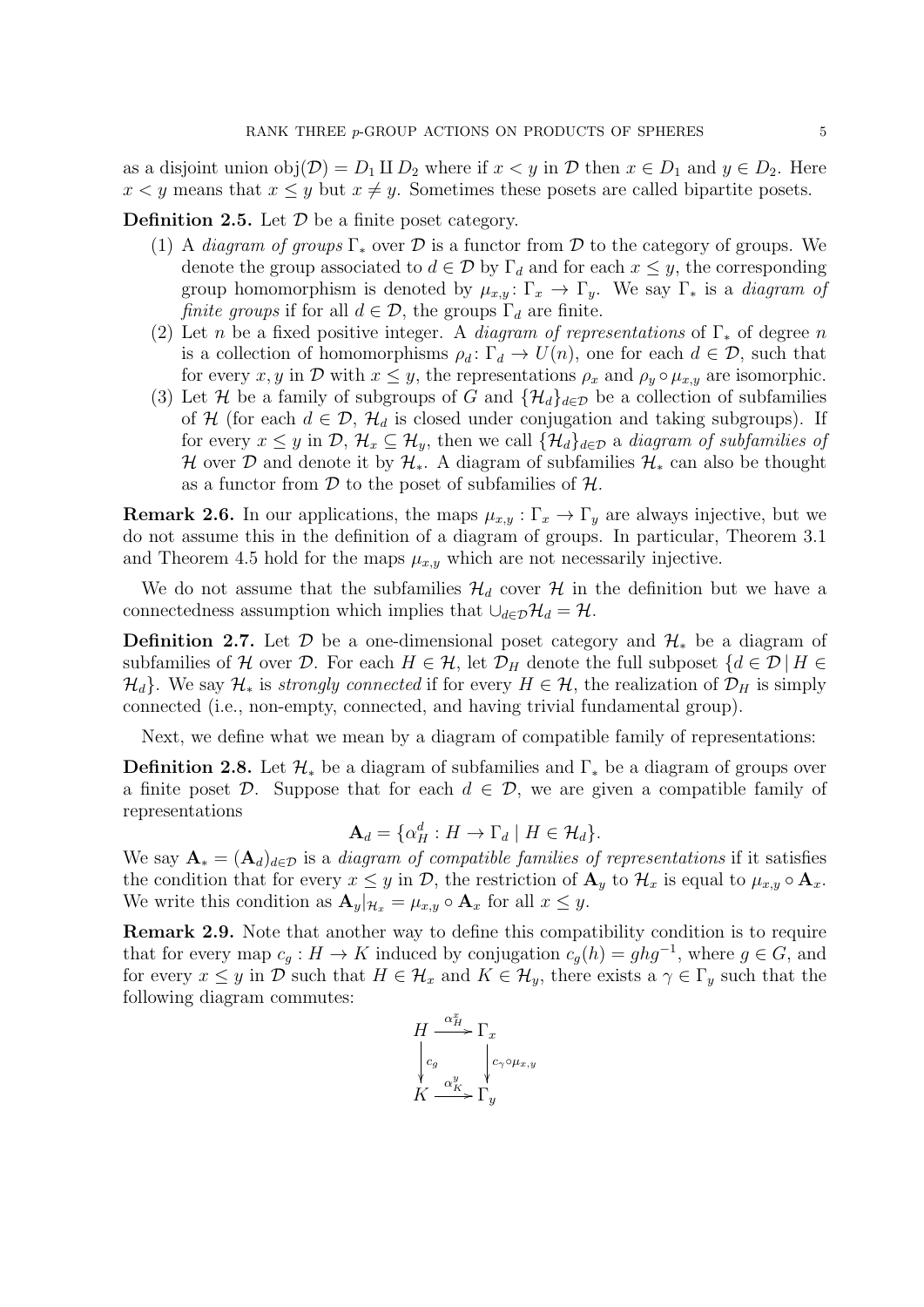If we take  $x = y = d$  in the above diagram, we obtain that the family  $\mathbf{A}_d = (\alpha_H^d)_{H \in \mathcal{H}_d}$ is a compatible family of representations  $\alpha_H : H \to \Gamma_d$  over  $\mathcal{H}_d$  in the usual sense. If we take  $x < y$  in  $\mathcal{D}$ , the commutativity of the diagram above is equivalent to the condition  $\mathbf{A}_y|_{\mathcal{H}_x} = \mu_{x,y} \circ \mathbf{A}_x.$ 

Now we explain what we mean when we say a family of representations factors through a diagram of finite groups.

**Definition 2.10.** Let  $V = (V_H)_{H \in \mathcal{H}}$  be a compatible family of unitary representations over a family of subgroups  $H$ . We say that V factors through a diagram of finite groups  $\Gamma_*$  if there exists a quadruple  $(\Gamma_*, \rho_*, \mathcal{H}_*, \mathbf{A}_*)$ , where

- (1)  $\Gamma_*$  is a diagram of finite groups over a finite poset category  $\mathcal{D}$ ,
- (2)  $\rho_*$  is a representation of  $\Gamma_*$ ,
- (3)  $\mathcal{H}_*$  is a diagram of subfamilies over  $\mathcal{D}_*$ , and
- (4)  $\mathbf{A}_{*} = (\mathbf{A}_{d})_{d \in \mathcal{D}}$  is a diagram of compatible families of representations defined over  $\mathcal{H}_*,$

such that for each  $d \in \mathcal{D}$ , the equality  $\mathbf{V}|_{\mathcal{H}_d} = \rho_d \circ \mathbf{A}_d$  holds.

Finally we define the main assumption in our theorems.

**Definition 2.11.** Let  $V = (V_H)_{H \in \mathcal{H}}$  be a compatible family of unitary representations over a family of subgroups  $H$ . Suppose that V factors through a diagram of finite groups  $\Gamma_*$  over a one-dimensional diagram D. If  $\mathcal{H}_*$  is strongly connected, then we say V factors through a strongly connected one-dimensional diagram of finite groups  $\Gamma_*$ .

### $3.$  A GENERALIZATION OF THE LÜCK-OLIVER THEOREM

The main aim of this section is to prove the following theorem.

**Theorem 3.1.** Let G be a finite group,  $H$  be a family of subgroups of G, and X be a finite dimensional G-CW-complex with isotropy subgroups in  $H$ .

Suppose that we are given a compatible family  $V$  of unitary representations over  $H$ which factors through a strongly connected one-dimensional diagram of finite groups  $\Gamma_*$ .

Then, there is a positive integer k such that there exists a G-vector bundle  $E \to X$  with fiber type  ${\bf V}^{\oplus k}.$ 

The proof is obtained by modifying the proof of [10, Theorem 2.6]. We will use the notation introduced in [10, Section 2]. In particular, throughout  $B_{\mathcal{H}}(G, V)$  denotes the classifying space of G-vector bundles with fiber type V. Similarly, for each  $d \in \mathcal{D}$ ,  $B_{\mathcal{H}_d}(G, \mathbf{A}_d)$  denotes the classifying space of G-equivariant principal  $\Gamma_d$ -bundles with fiber type  $\mathbf{A}_d$ . For each  $d \in \mathcal{D}$ , we can use the representation  $\rho_d : \Gamma_d \to U(n)$  to convert a Gequivariant principal  $\Gamma_d$ -bundle  $q: E \to X$  to a G-vector bundle  $\tilde{q}: E \times_{\Gamma_d} V \to X$  where V denotes  $\Gamma_d$ -vector space defined by the representation  $\rho_d$ . Applying this construction to the universal principal  $\Gamma_d$ -bundle over  $B_{\mathcal{H}_d}(G, \mathbf{A}_d)$ , we get a map

$$
B\rho_d\colon B_{\mathcal{H}_d}(G,\mathbf{A}_d)\to B_{\mathcal{H}}(G,\mathbf{V})
$$

for each  $d \in \mathcal{D}$  as the classifying map of the G-vector bundle obtained by the above construction.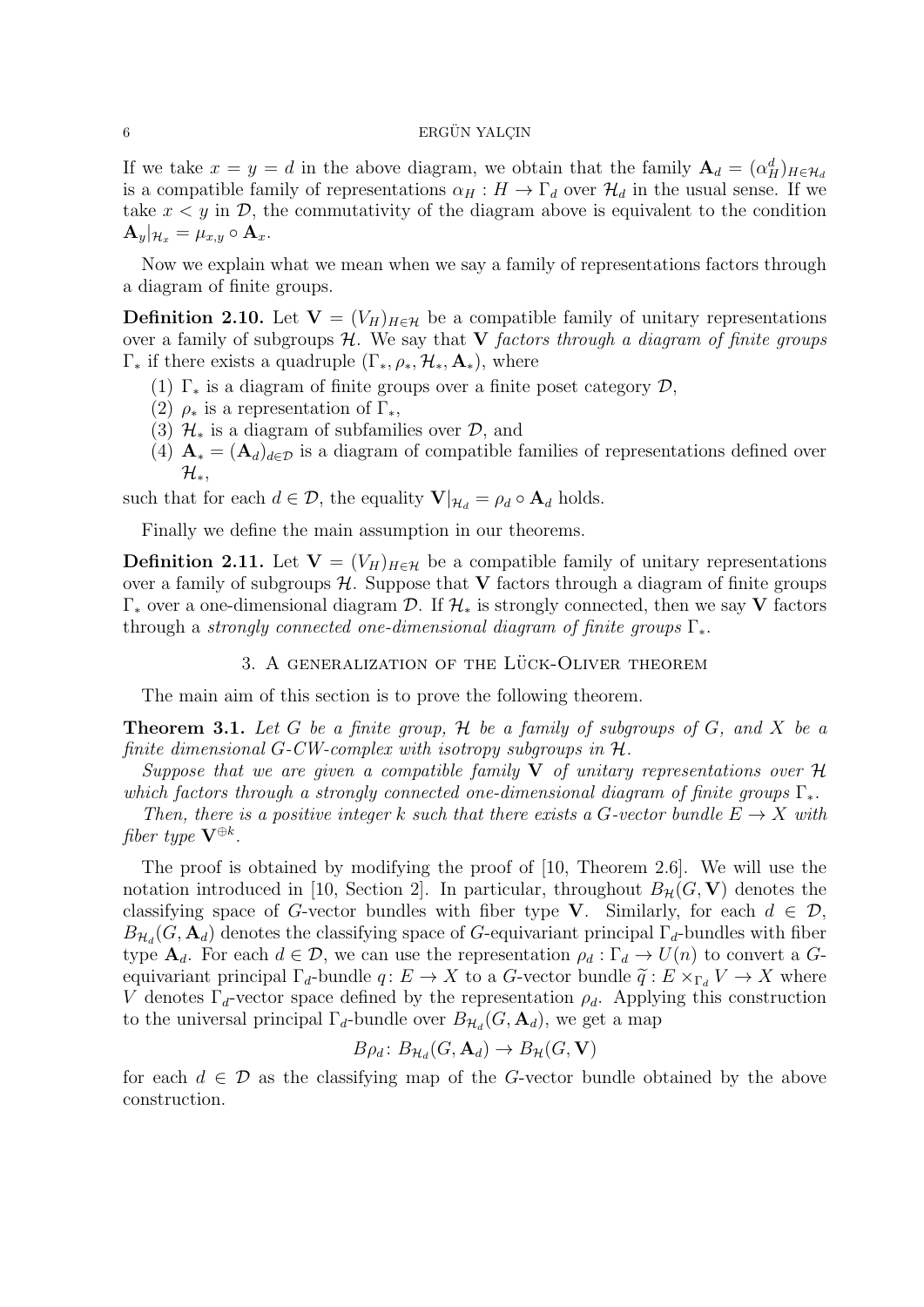A similar argument can be used to show that for every non-identity map  $x \to y$  in  $\mathcal{D}$ , there is a map  $B\mu_{x,y} : B_{\mathcal{H}_x}(G,\mathbf{A}_x) \to B_{\mathcal{H}_y}(G,\mathbf{A}_y)$  defined by converting the universal G-equivariant principal  $\Gamma_x$ -bundle to a  $\Gamma_y$ -bundle via the homomorphism  $\mu_{x,y} : \Gamma_x \to \Gamma_y$ . For this to work one needs the equality  $\mathbf{A}_y|_{\mathcal{H}_x} = \mu_{x,y} \circ \mathbf{A}_x$  to hold which we have by the compatibility assumption on  $(\mathbf{A}_d)_{d\in\mathcal{D}}$  described in Definition 2.8. Note that since  $\mathcal D$  is a one-dimensional category, the assignment  $d \to B_{\mathcal{H}_d}(G, \mathbf{A}_d)$  together with the assignment  $\mu_{x,y} \to B\mu_{x,y}$  defines a functor F from D to the category of topological spaces.

Let Y := hocolim<sub>p</sub> F denote the homotopy colimit of the functor  $F : \mathcal{D} \to \text{Top}$  (see [3, Section 4.5] for more details on homotopy colimits). Since  $\mathcal D$  is a one-dimensional category, Y can be described as the identification space

$$
\operatorname{hocolim}_{\mathcal{D}} F = \left\{ \left( \coprod_{d \in \mathcal{D}} B_{\mathcal{H}_d}(G, \mathbf{A}_d) \right) \amalg \left( \coprod_{x < y} B_{\mathcal{H}_x}(G, \mathbf{A}_x) \times [0, 1] \right) \right\} / \sim
$$

where  $B_{H_x}(G, \mathbf{A}_x) \times \{0\}$  is identified with  $B_{H_x}(G, \mathbf{A}_x)$  via the identity map, and on the other end  $B_{\mathcal{H}_x}(G,\mathbf{A}_x)\times\{1\}$  is identified with  $B_{\mathcal{H}_y}(G,\mathbf{A}_y)$  via the map  $B\mu_{x,y}$ .

For every  $H \in \mathcal{H}$ , the fixed point set  $Y^H$  is nonempty if and only if  $H \in \mathcal{H}_d$  for some  $d \in \mathcal{D}$ . Since  $\mathcal{H}_*$  is strongly closed, we have  $\cup_{d \in \mathcal{D}} \mathcal{H}_d = \mathcal{H}$ , hence we can conclude that for every  $H \in \mathcal{H}$ , we have  $Y^H \neq \emptyset$ . We also have the following:

**Lemma 3.2.** For every  $H \in \mathcal{H}$ , the reduced homology group  $\overline{H}_j(Y^H)$  has finite exponent for all j.

*Proof.* Take  $H \in \mathcal{H}$ . The fixed point subspace  $Y^H$  is the homotopy colimit of the functor  $F^H: d \to B_{\mathcal{H}_d}(G, \mathbf{A}_d)^H.$ 

The fixed point subspace  $B_{\mathcal{H}_d}(G, \mathbf{A}_d)^H$  is nonempty if and only if  $H \in \mathcal{H}_d$ . So the space  $Y^H$  can be considered a homotopy colimit of the functor  $F^H$  over the subposet  $\mathcal{D}_H$ generated by  $\{d \in \mathcal{D} : H \in \mathcal{H}_d\}$ . It is shown in [10, Lemma 2.4] that for each  $d \in \mathcal{D}$ , the fixed point space  $B_{H_d}(G, \mathbf{A}_d)^H$  is homotopy equivalent to the classifying space  $BC_{\Gamma_d}(\alpha_H^d)$ where  $C_{\Gamma_d}(\alpha_H^d)$  denotes the centralizer of  $\alpha_H^d(H)$  in  $\Gamma_d$ . Since  $\Gamma_d$  is a finite group, the reduced homology group of  $C_{\Gamma_d}(\alpha_H^d)$  has finite exponent, hence  $H_t(B_{\mathcal{H}_d}(G, \mathbf{A}_d)^H)$  has finite exponent for all  $d \in \mathcal{D}$  and for all  $t \geq 0$ .

To calculate the homology groups of  $Y^H = \text{hocolim}_{\mathcal{D}_H} F^H$ , we use the Bousfield-Kan homology spectral sequence (see [3, Theorem 4.8.7]). In this case, this spectral sequence takes the form

$$
E_{s,t}^2 = \operatorname{colim}_{s} H_t(B_{\mathcal{H}_d}(G, \mathbf{A}_d)^H) \Rightarrow H_{s+t}(Y^H)
$$

where the colimit is over the category  $\mathcal{D}_H$ . At this point it is useful to consider all the cohomology groups with coefficients in rational numbers. By the above observation for all  $H \in \mathcal{H}$ , we have  $H_t(B_{\mathcal{H}_d}(G, \mathbf{A}_d)^H, \mathbb{Q}) \cong H_t(pt, \mathbb{Q})$  for all  $t \geq 0$ . So we obtain that

$$
H_j(Y^H; \mathbb{Q}) \cong \operatorname{colim}_{j} H_0(pt, \mathbb{Q}) \cong H_j(|\mathcal{D}_H|; \mathbb{Q})
$$

for every  $j \geq 0$ , where  $|\mathcal{D}_H|$  denotes the realization of the poset  $\mathcal{D}_H$ . Since  $\mathcal D$  is onedimensional and  $\mathcal{H}_*$  is strongly connected, for every  $H \in \mathcal{H}$ , we have  $H_j(|\mathcal{D}_H|; \mathbb{Z}) = 0$  for all *i*. Hence the proof of the lemma is complete. all  $j$ . Hence the proof of the lemma is complete.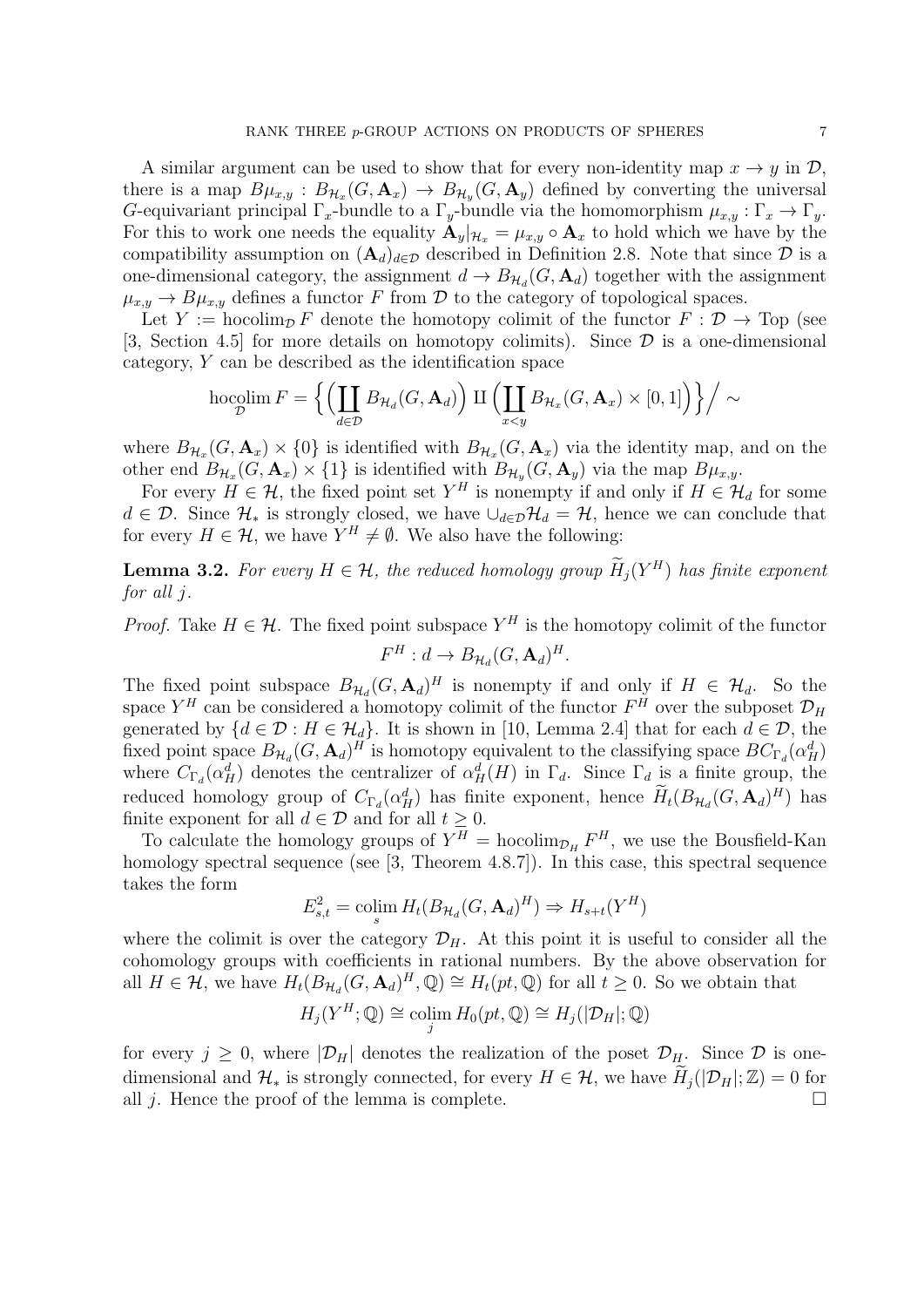Now we show how the proof of Theorem 3.1 can be completed using Lemma 3.2. Note that for every  $x \leq y$  in D, the representations  $\rho_x$  and  $\rho_y \circ \mu_{x,y}$  are isomorphic, hence the maps  $B\rho_x$  and  $B\rho_y \circ B\mu_{x,y}$  are homotopic. Using these homotopies we can extend the G-maps  $B\rho_d : B_{\mathcal{H}_d}(G, \mathbf{A}_d) \to B_{\mathcal{H}}(G, \mathbf{V})$  to a G-map  $B\rho_* : Y \to B_{\mathcal{H}}(G, \mathbf{V})$ .

The isotropy subgroups of Y are in  $H$ , so there is also a G-map from Y to the universal space  $E_{\mathcal{H}}G$  for the family  $\mathcal{H}$  (see [10, Definition 2.1]). Let us denote this map by  $\beta: Y \to Y$  $E<sub>H</sub>G$ . Let Z denote the mapping cylinder of  $\beta$ . For every positive integer k, we have a G-map  $f_k: Y \to B_{\mathcal{H}}(G, \mathbf{V}^{\oplus k})$  obtained as the composition

$$
f_k: Y \xrightarrow{B_{\rho_k}} B_{\mathcal{H}}(G, \mathbf{V}) \xrightarrow{w_k} B_{\mathcal{H}}(G, \mathbf{V}^{\oplus k})
$$

where the second map is the map induced by Whitney sum construction on G-vector bundles.

We want to show that for every positive integer  $n$ , there is a positive integer  $k$  such that  $f_k$  can be extended to a  $G$ -map

$$
\tilde{f}_k^{(n)}: Z^{(n)} \cup Y \to B_{\mathcal{H}}(G, \mathbf{V}^{\oplus k}),
$$

where  $Z^{(n)}$  denotes the *n*-skeleton of Z. Observe that this finishes the proof of Theorem 3.1 because given a finite dimensional G-CW-complex X with isotropy set  $\mathcal{H}$ , there is a G-map from X to  $E_{\mathcal{H}}G^{(n)}$  for some n. Then composing this map with  $\tilde{f}_k^{(n)}$  we get a Gmap  $\tilde{f}_k^X: X \to B_{\mathcal{H}}(G, \mathbf{V}^{\oplus k})$ . The desired G-vector bundle over X is the one obtained by pulling back the universal bundle over  $B_{\mathcal{H}}(G, \mathbf{V}^{\oplus k})$  via  $\tilde{f}_k^X$ . The details of this argument can be found in the proof of [10, Theorem 2.6].

To show that for every  $n \geq 0$ , there is an integer k such that  $f_k$  can be extended to  $\tilde{f}_k^{(n)}$  $k_k^{(n)}: Z^{(n)} \cup Y \to B_{\mathcal{H}}(G, \mathbf{V}^{\oplus k}),$  we first observe that  $\tilde{f}_1^{(2)}$  $E_1^{(2)}$  exists since  $B_{\mathcal{H}}(G, V)^H$  is simply connected for all  $H \in \mathcal{H}$ . Now assume that for some  $n \geq 2$  there exists a  $k \geq 1$  such that the map  $f_k$  has been extended to  $\tilde{f}_k^{(n)}$  $k^{(n)}$ . We will show that by replacing k with its multiple if necessary, we can extend  $\tilde{f}_k^{(n)}$  $\tilde{f}_k^{(n)}$  to a map  $\tilde{f}_k^{(n+1)}$  $k^{(n+1)}$  defined on  $Z^{(n+1)} \cup Y$ . For this we use equivariant obstruction theory.

Note that the obstructions for lifting  $\tilde{f}_k^{(n)}$  $\tilde{f}_k^{(n)}$  to  $\tilde{f}_k^{(n+1)}$  $\binom{n+1}{k}$  lies in the Bredon cohomology group

$$
H_G^{n+1}(Z, Y; \pi_n(B_{\mathcal{H}}(G, \mathbf{V}^{\oplus k})^?)).
$$

If these obstructions have finite exponent then they can be killed by taking further Whitney sums, i.e., by making k bigger (see [10, Theorem 2.6] for details of this argument). So the proof is complete if we show that the above cohomology groups have finite exponent for all  $n \geq 2$ . Note that these cohomology groups are Bredon cohomology groups of the pair  $(Z, Y)$  with coefficients in a local coefficient system, defined by  $G/H \to \pi_n(B_\mathcal{H}(G, \mathbf{V}^{\oplus k})^H)$ . Recall that a coefficient system over the family  $H$  is a module over the orbit category  $\Gamma_G := \text{Or}_{\mathcal{H}} G$ . So to complete the proof of Theorem 3.1, it is enough to prove the following proposition.

**Proposition 3.3.** Let Z and Y be as above and M be an arbitrary  $\mathbb{Z}\Gamma_G$ -module. Then, the Bredon cohomology group  $H_G^{n+1}(Z, Y; M)$  has finite exponent for all  $n \geq 2$ .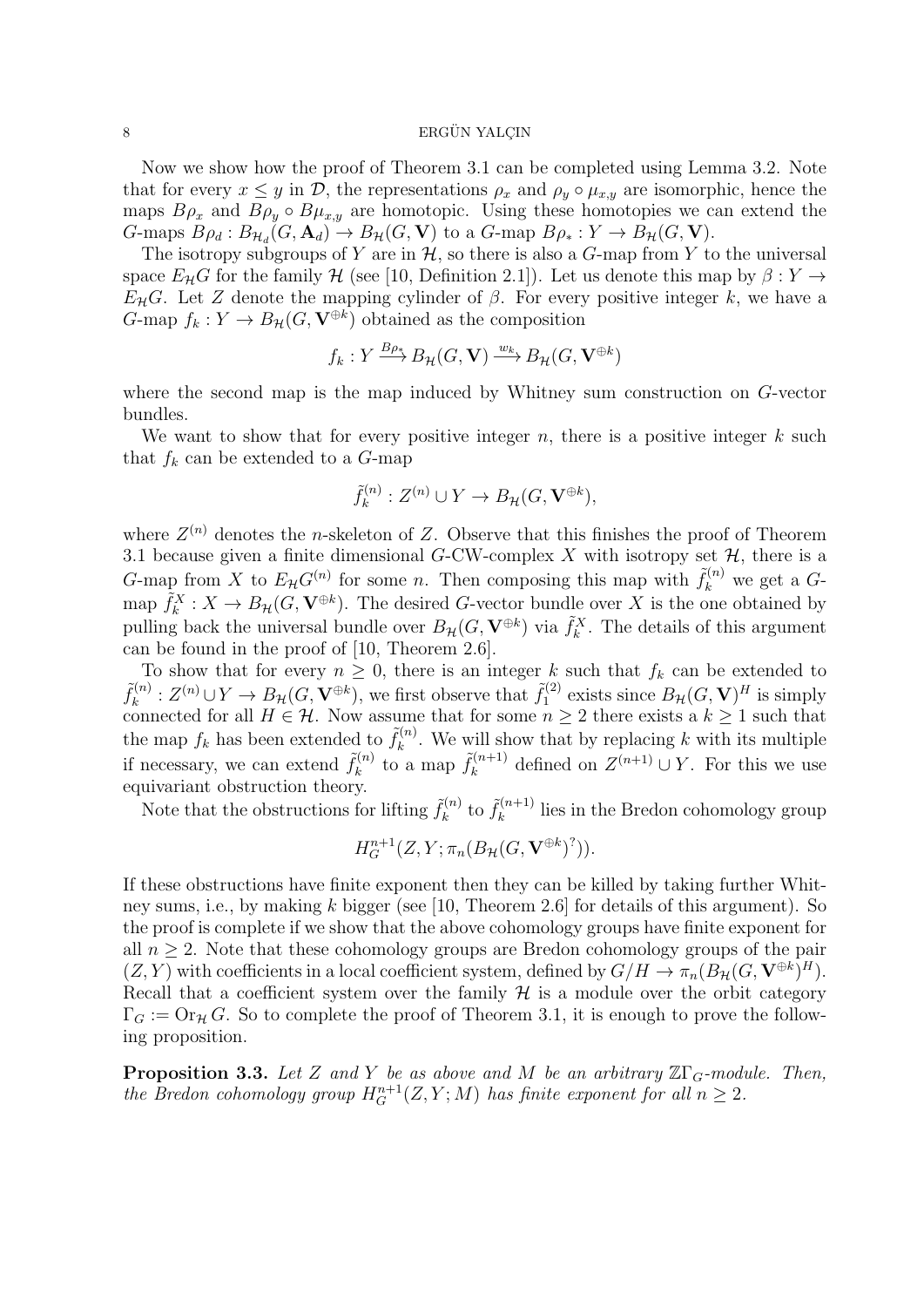Proof. The Bredon cohomology of a pair can be calculated using an hyper-cohomology spectral sequence with  $E_2$ -term

$$
E_2^{p,q} = \text{Ext}^p_{\mathbb{Z}\Gamma_G}(H_q(Z^?, Y^?), M)
$$

which converges to the equivariant cohomology group  $H_G^{p+q}(Z, Y; M)$  (see [13, Proposition 3.3]). Hence to show that the cohomology groups  $H_G^{n+1}(Z, Y; M)$  have finite exponent for all  $n \geq 2$ , it is enough to show that the ext-groups

$$
\mathrm{Ext}^p_{\mathbb{Z}\Gamma_G}(H_q(Z^?,Y^?),M)
$$

are finite groups for all  $p, q$  with  $p + q \geq 3$ .

We have that  $Z^H \simeq (E_{\mathcal{H}}G)^H \simeq *$  for every  $H \in \mathcal{H}$ . So, we can conclude that  $H_i(Z^H, Y^H) \cong \widetilde{H}_{i-1}(Y^H)$  for all  $i \geq 1$  and  $H_0(Z^H, Y^H) \cong \mathbb{Z}$  if  $Y^H = \emptyset$  and zero otherwise. Since  $Y^H \neq \emptyset$  for every  $H \in \mathcal{H}$ , we have  $H_0(Z^H, Y^H) = 0$  for every  $H \in \mathcal{H}$ . Moreover, by Lemma 3.2,  $\hat{H}_{i-1}(Y^H)$  has finite exponent for every  $i \geq 1$ . Hence the proof is complete.  $\Box$ 

#### 4. Construction of free actions on products of spheres

In this section we prove two consequences of Theorem 3.1 which are going to be main tools for the constructions of free actions on products of spheres. Throughout the section when we say M is a smooth G-manifold we always mean that M is a smooth manifold with a smooth *G*-action.

**Theorem 4.1.** Let G be a finite group and  $H$  be a family of subgroups of G. Let M be a finite dimensional smooth G-manifold with isotropy subgroups lying in  $H$ .

Suppose that we are given a compatible family  $V$  of unitary representations over  $\mathcal H$ which factors through a strongly connected one-dimensional diagram of finite groups  $\Gamma_*$ .

Then, there exists a smooth G-manifold M' diffeomorphic to  $M \times \mathbb{S}^m$  for some  $m > 0$ such that for every  $x \in M$ , the  $G_x$ -action on  $\{x\} \times \mathbb{S}^m$  is diffeomorphic to the linear  $G\text{-}sphere \mathbb{S}(V_{G_x}^{\oplus k})$  $\mathcal{C}_G^{(k)}$  for some  $k \geq 1$ .

Proof. The proof is essentially the same as the proof of Corollary 4.4 in [13]. We summarize the argument here for the convenience of the reader. By Theorem 3.1 there is a topological G-vector bundle  $p: E \to M$  with fiber type  $\mathbf{V}^{\oplus k}$  for some  $k \geq 1$ . This bundle is obtained as a pullback of a bundle over  $E_{\mathcal{H}}G^{(n)}$  for some n. By taking the value of n larger than the dimension of M, we can assume that the bundle  $p : E \to M$  is non-equivariantly a trivial bundle. Note that here we use the fact that  $\mathcal H$  is closed under taking subgroups, in particular, we have  $1 \in \mathcal{H}$ , hence  $E_{\mathcal{H}}G$  is contractible.

As a G-vector bundle, the bundle  $p: E \to M$  is equivalent to a smooth G-vector bundle  $p': E' \to M$ . This smooth G-bundle can be constructed by replacing the universal Gbundle with a smooth universal G-bundle (see the proof of Corollary 4.4 in [13] for details). Since  $p$  is non-equivariantly trivial, the bundle  $p'$  is also non-equivalently trivial as a topological bundle. One can replace continuous trivialization with a smooth trivialization to obtain a diffeomorphism  $\mathbb{S}(E') \approx M \times \mathbb{S}^m$  where  $\mathbb{S}(E')$  is the total space of the sphere bundle  $\mathbb{S}(E') \to M$  associated to p. For every  $x \in M$ , the sphere  $\{x\} \times \mathbb{S}^m$  is mapped to  $\mathbb{S}((p')^{-1}(x)) \subseteq \mathbb{S}(E')$  under the above diffeomorphism. The  $G_x$ -action on  $(p')^{-1}(x)$  is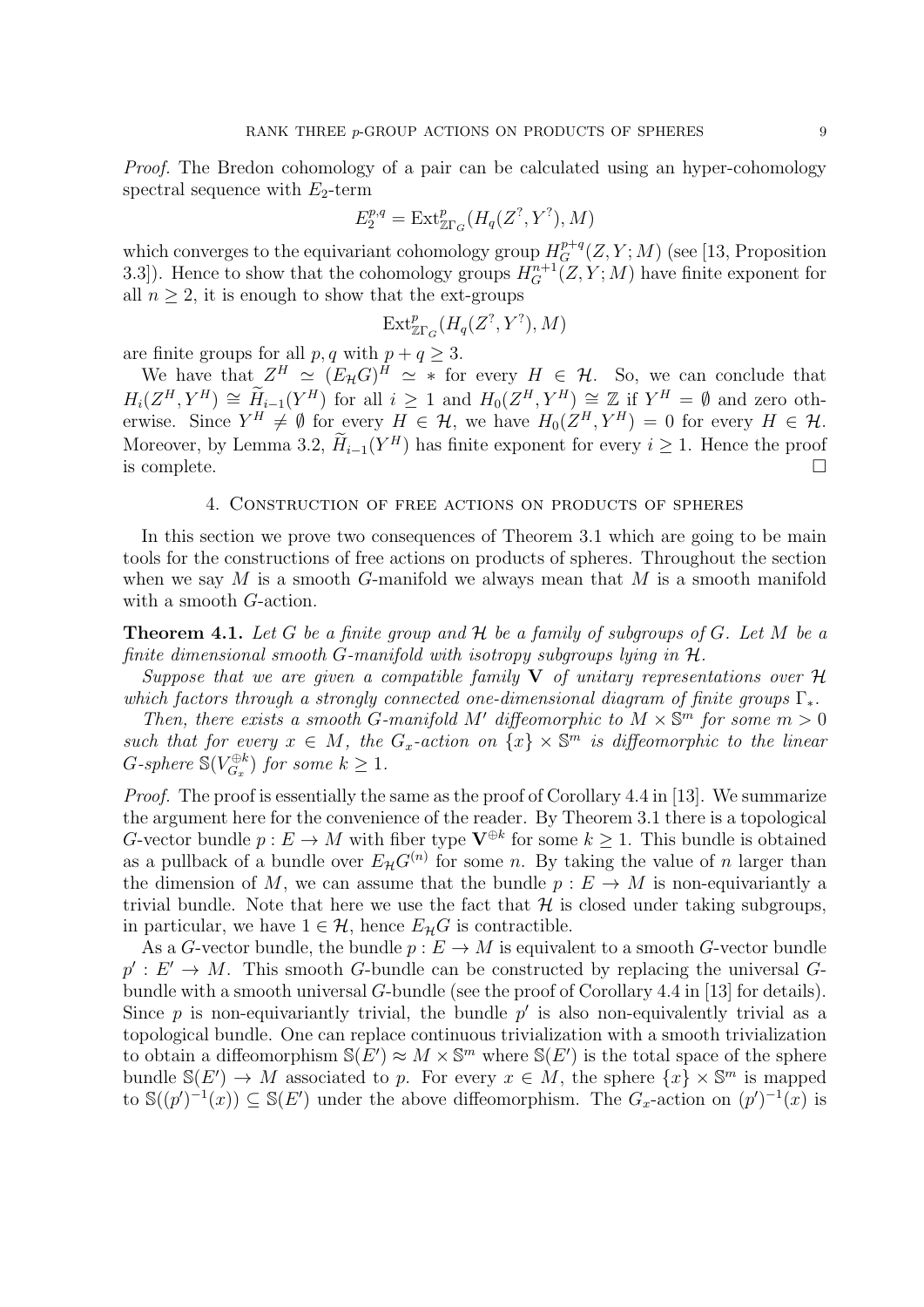isomorphic to  $G_x$ -action on  $p^{-1}(x)$  as  $G_x$ -vector spaces. Since  $p: E \to M$  has fiber type  $\mathbf{V}^{\oplus k}$ , the  $G_x$ -action on  $p^{-1}(x)$  is isomorphic to  $V_{G_x}^{\oplus k}$  $G_x^{\oplus k}$ . Thus we can conclude that  $G_x$ -action on  $\{x\} \times \mathbb{S}^m$  is diffeomorphic to  $G_x$ -action on  $\mathbb{S}(\tilde{V}_{G_x}^{\oplus k})$  $G_x^{\oplus k}$  for some  $k \geq 1$ .

As an application of Theorem 4.1, we prove the following result which is a slight generalization of [13, Theorem 6.7].

Theorem 4.2. Let G be a finite group acting smoothly on a manifold M such that all isotropy subgroups  $G_x$  are rank one subgroups with prime power order. Then, there exists a positive integer N such that G acts freely and smoothly on  $M \times \mathbb{S}^N$ .

*Proof.* Let  $H$  denote the family of all rank one subgroups of  $G$  with prime power order, plus the trivial subgroup. If  $H$  is a rank one p-group, then it has a unique subgroup of order p, denoted by  $\Omega_1(H)$ . Let  $\mathcal D$  denote the poset of conjugacy class representatives of subgroups  $K \leq G$  such that either K has prime order or  $K = 1$ . The ordering in D is given by the usual inclusion of trivial subgroup into other subgroups, hence the realization of D is a star shaped tree. For every  $1 \neq d \in \mathcal{D}$ , let  $\mathcal{H}_d$  denote the subfamily

$$
\mathcal{H}_d := \{ H \in \mathcal{H} \colon \Omega_1(H) \simeq_G d \} \cup \{ 1 \}.
$$

Take  $\mathcal{H}_1 = \{1\}$ . It is easy to see that the collection of subfamilies  $\{\mathcal{H}_d\}_{d\in\mathcal{D}}$  covers  $\mathcal{H}$  and that  $\mathcal{H}_*$  is strongly closed.

For each  $1 \neq d \in \mathcal{D}$ , take  $\Gamma_d = N_G(d)$ , normalizer of the subgroup d in G, and let  $\Gamma_1 = \{1\}$ . For every  $d \in \mathcal{D}$ , let  $m_d = |N_G(d)|(p-1)/p$  where p is equal to the order of the subgroup d. Let n be a positive integer that is divisible by  $m_d$  for all  $d \in \mathcal{D}$ , and let  $n_d = n/m_d$ . For each  $1 \neq d \in \mathcal{D}$ , let  $\rho_d : \Gamma_d \to U(n)$  be a  $n_d$  multiple of the induced representation  $V_d = \text{Ind}_d^{N_G(d)} W$  where  $W : d \to U(p-1)$  is the reduced regular representation of d. We take  $\rho_1 : \Gamma_1 \to U(n)$  as n copies of the trivial representation of the trivial group. It is clear that the family  $\{\rho_d\}$  is a representation of the diagram of groups  $\Gamma_*$ .

Now we describe the diagram  $A_*$  of compatible families of representations. For each  $1 \neq d \in \mathcal{D}$ , and  $H \in \mathcal{H}_d$ , let  $\alpha_H^d : H \to \Gamma_d$  be the map defined by  $h \to ghg^{-1}$  where g is an element in G such that  $g\Omega_1(H)g^{-1} = d$ . Note that the choice of g is unique up to an element in  $\Gamma_d = N_G(d)$ , so  $\alpha_H^d$  is well-defined as an element in  $\text{Rep}(H, \Gamma_d) =$  $\text{Hom}(H, \Gamma_d)/\text{Inn}(\Gamma_d)$ . For  $d = 1$ , we take  $\alpha_1 : 1 \to \Gamma_1$  as the identity map.

Let V be the compatible family of representations  $V_H : H \to U(n)$  over  $H \in \mathcal{H}$  such that for all  $H \in \mathcal{H}_d$ ,  $V_H = \rho_d \circ \alpha_H^d$ . The family **V** satisfies the conditions of Theorem 4.1, so by applying this theorem, we obtain a smooth  $G$ -manifold  $M'$  diffeomorphic to  $M \times S^N$  for some  $N \geq 1$ . Since all the representations  $V_H$  in the family V are free, the G-action on  $M'$  is free. is free.  $\Box$ 

Now we will prove a slightly stronger version of Theorem 4.1 which will be used in the next section for the construction of free actions of rank three  $p$ -groups. We first prove a lemma.

**Lemma 4.3.** Let G be a finite group, H be a family of subgroups of G, and let  $\Gamma_G$  :=  $\text{Or}_{\mathcal{H}}(G)$  denote the orbit category of G over H. Suppose that N is a  $\mathbb{Q}\Gamma$ <sub>G</sub>-module such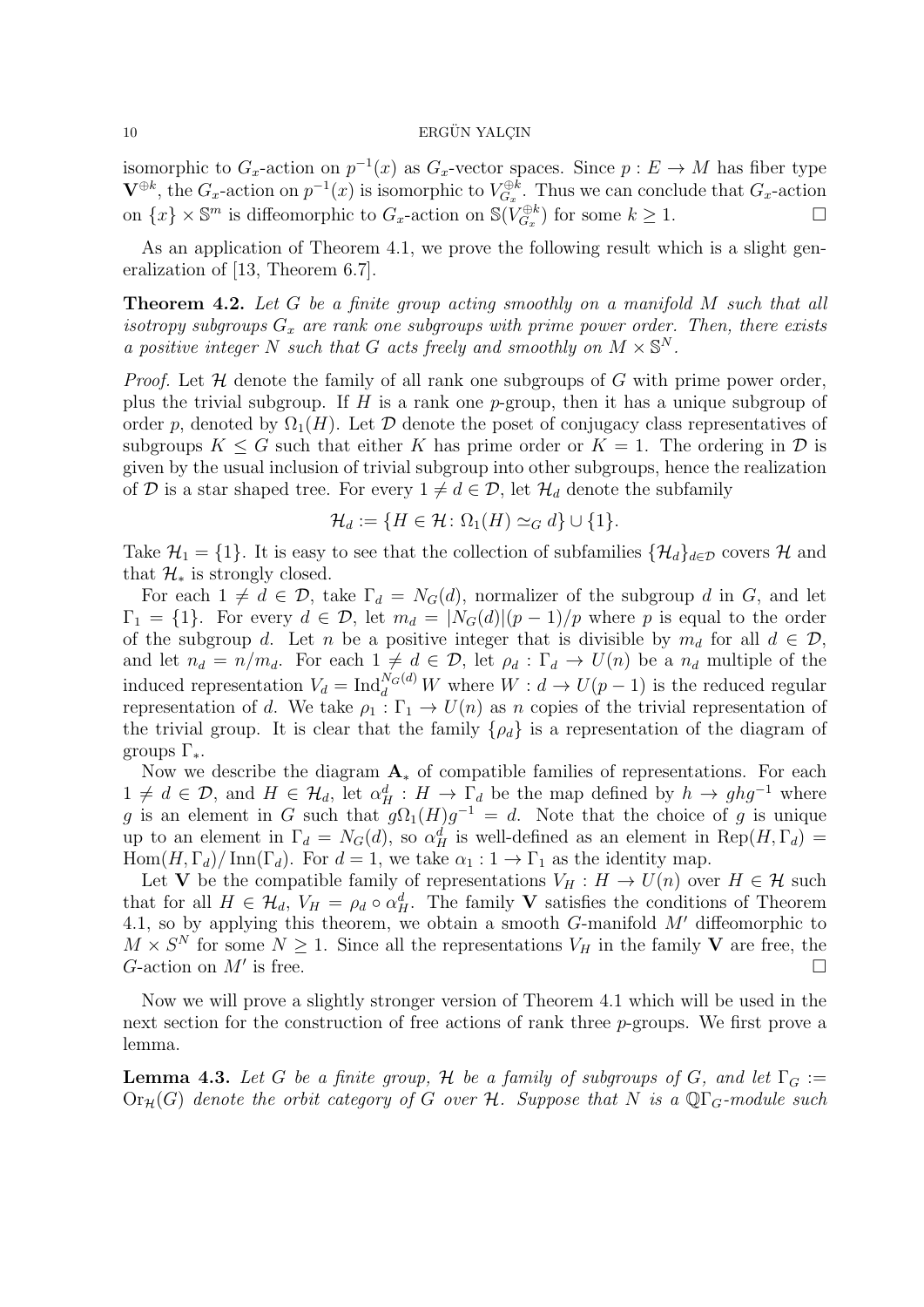that  $N(H) = 0$  for all  $H \in \mathcal{H}$  except possibly when H is a cyclic subgroup of prime power order. Then for every  $\mathbb{Q}\Gamma_G$ -module M, we have  $\mathrm{Ext}^i_{\mathbb{Q}\Gamma_G}(N,M) = 0$  for all  $i \geq 2$ .

*Proof.* The statement is equivalent to the statement that  $N$  has a projective resolution of the form  $0 \to P_1 \to P_0 \to N \to 0$  as a  $\mathbb{Q}\Gamma_G$ -module. Note that we only need to prove this for an atomic functor and the general case follows by induction on the length of the module N. Recall that a  $\mathbb{Q}\Gamma_G$ -module N is called an atomic functor if it has nonzero value only on conjugacy classes of a fixed subgroup H. In this case  $N = I_H A$  for some rational  $W_G(H)$ -module A, where  $W_G(H) = N_G(H)/H$  and  $I_H$  denote the inclusion functor (see [9, 9.29]) defined by

$$
(I_H A)(K) = \begin{cases} A \otimes_{\mathbb{Q}W_G(H)} \mathbb{Q} \operatorname{Map}_G(G/K, G/H) & \text{if } H =_G K \\ 0 & \text{otherwise} \end{cases}
$$

If  $H = 1$ , then  $I_1A$  is a projective QΓ<sub>G</sub>-module. So assume  $H \neq 1$ . For  $P_0$  we will take  $E_H A$ , where  $E_H$  denotes the extension functor defined by

$$
(E_H A)(K) = A \otimes_{\mathbb{Q}W_G(H)} \mathbb{Q} \operatorname{Map}_G(G/K, G/H)
$$

for  $K \in \mathcal{H}$  (see [9, 9.28]). Since  $E_H$  takes projective QW<sub>G</sub>H-modules to projective QF<sub>G</sub>modules,  $E_H A$  is projective and there is a canonical map  $E_H A \to I_H A$  which comes from adjointness properties of the functor  $E_H$ . Let  $X_HA$  denote the kernel of this map. Then

$$
(X_H A)(L) = A \otimes_{W_G H} \mathbb{Q} \operatorname{Map}_G(G/L, G/H)
$$

for  $L \leq_G H$  and  $(X_H A)(L) = 0$  for all other subgroups  $L \leq G$ . There are obvious restriction and conjugation maps between nonzero values of  $X_H A$  induced by G-maps  $G/L \to G/L'.$ 

Let H be a cyclic group of order  $p^n$  for some  $n \geq 1$ , and K be an index p subgroup in H. We claim that  $X_H A \cong E_K((X_H A)(K))$ . Note that this will imply that  $X_H A$  is a projective  $\mathbb{Q}\Gamma$ <sub>G</sub>-module, hence we will have the desired projective resolution.

To show the claim, observe that there is a natural map

$$
\varphi: E_K((X_H A)(K)) \to X_H A
$$

which induces an isomorphism at subgroups conjugate to K. When evaluated at  $L \leq K$ , this map gives a map of  $W_GL$ -modules

 $A \otimes_{W_GH} \mathbb{Q} \operatorname{Map}_G(G/K, G/H) \otimes_{W_GK} \mathbb{Q} \operatorname{Map}_G(G/L, G/K) \to A \otimes_{W_GH} \mathbb{Q} \operatorname{Map}_G(G/L, G/H).$ which is induced by a map of  $W_GH-W_GL$ -bisets

$$
\mu: \mathrm{Map}_G(G/K, G/H) \times_{W_GK} \mathrm{Map}_G(G/L, G/K) \to \mathrm{Map}_G(G/L, G/H).
$$

Note that  $\mu$  takes the equivalence class of a pair of maps  $(f_1, f_2)$  to their composition  $f_1 \circ f_2$ . We claim that  $\mu$  is a bijection for all  $L \leq K$ . This will imply that  $\varphi$  is an isomorphism.

Note that a G-map  $f: G/L \to G/H$  is uniquely determined by a coset gH where  $f(L) = qH$ . For this to make sense, the coset representative q has to satisfy the condition that  $g^{-1}Lg \leq H$ . In other words, we can identify  $\text{Map}_G(G/L, G/H)$  with the set

$$
(G/H)^{L} = \{ gH \mid g^{-1}Lg \le H \}.
$$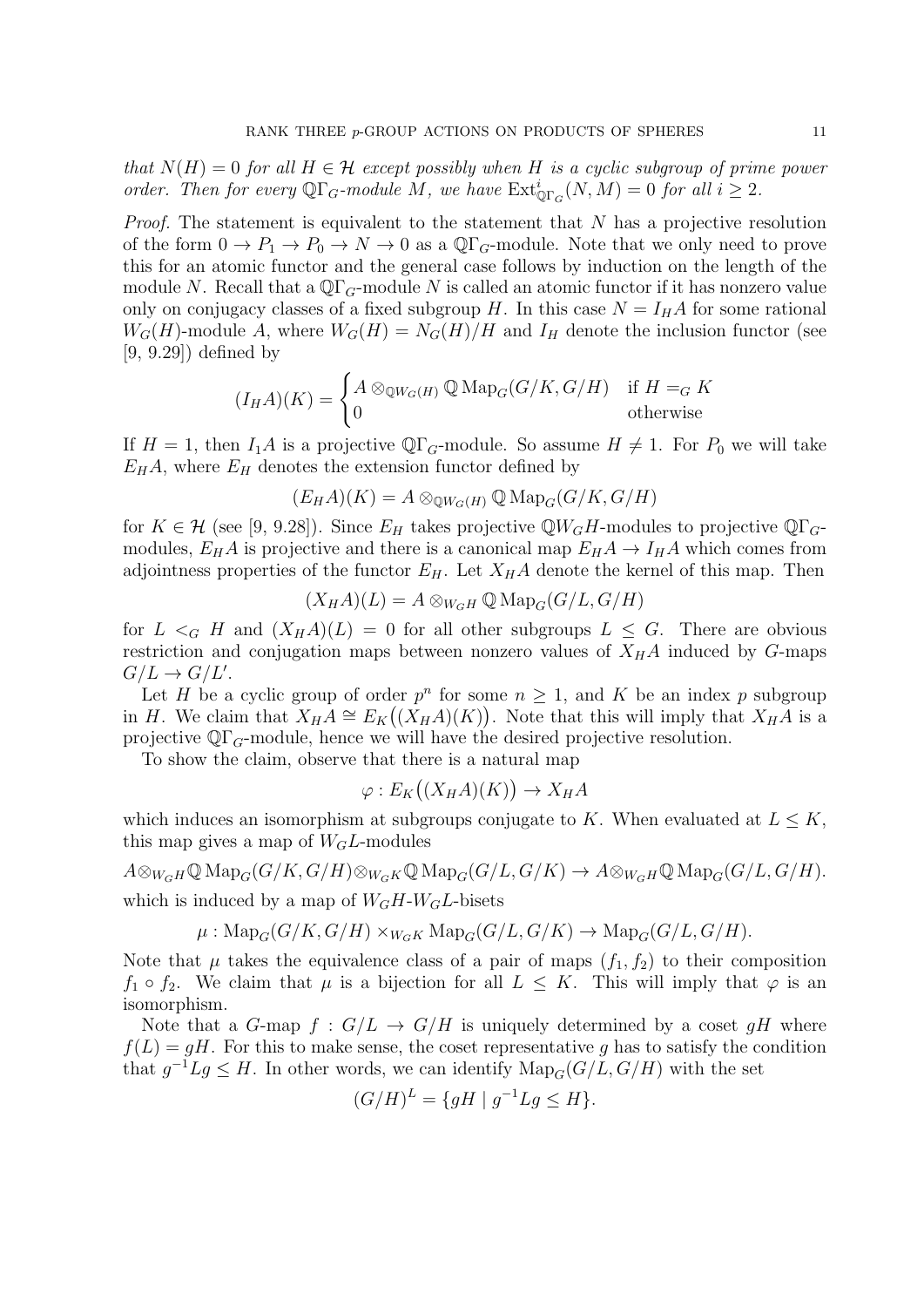The left  $W_GH$ -action on  $\text{Map}_G(G/L, G/H)$  becomes a right action on the set  $(G/H)^L$ which is given by  $gH \cdot nH = gnH$ . It is easy to see that this action is free. Let  $\mathcal{G} = \{g_1H, \ldots, g_mH\}$  be a set of  $W_GH$ -orbit representatives of the free  $W_GH$ -action on  $(G/H)^{L}$ . Note that m is equal to the number of G-conjugates of H that include L.

Since H is cyclic, L is the unique subgroup of H with order equal to  $|L|$ , so we have  $L \leq H \leq N_G(H) \leq N_G(L)$ . Also note that if  $gH \in (G/H)^L$ , then  $g \in N_G(L)$ . So in our particular situation, we have  $(G/H)^L = N_G(L)/H$ , and hence  $m = |N_G(L): N_G(H)|$ .

On the left hand side of the arrow for  $\mu$  we have a cartesian product of a free  $W_GH$ -set with a free  $W_GK$ -set over  $W_GK$ . Let  $\mathcal{X} = \{x_1H, \ldots, x_sH\}$  be a set of orbit representatives of the free  $W_GH\text{-set } (G/H)^K$ . As above we have  $(G/H)^K = N_G(K)/H$  and  $s = |N_G(K)|$ :  $N_G(H)$ . Similarly, let  $\mathcal{Y} = \{y_1K, \ldots, y_tK\}$  be a set of orbit representatives of the free  $W_GK\text{-set } (G/K)^L$ . We have  $(G/K)^L = N_G(L)/K$  and  $t = |N_G(L): N_G(K)|$ .

After cancelling the free  $W_GK$ -orbits, we see that the number of free  $W_GH$ -orbits on both image and domain of  $\mu$  are equal since  $st = m$ . Hence, to show that  $\mu$  induces a bijection, it is enough to show that  $\mu$  is surjective. Note that  $\mu$  maps the pair  $(x_iH, y_iK)$ to  $y_j x_i H$ . Let  $gH \in (G/H)^L$ . Observe that  $gKg^{-1}$  is the unique maximal subgroup in  $gHg^{-1}$ , hence we have  $L \leq gKg^{-1}$ . This means  $g = y_jn$  for some  $y_jK \in \mathcal{Y}$  and  $nK \in W_GK$ . Since *n* normalizes K, we have  $K \leq nHn^{-1}$ , so  $n = x_i n'$  for some  $x_i H \in \mathcal{X}$ and  $n' \in W_G H$ . This shows that gH is the image of  $(x_i n'H, y_j K)$  under  $\mu$ .

**Definition 4.4.** Let  $\mathcal{H}_*$  be a compatible family of subfamilies. We say  $\mathcal{H}_*$  is almost strongly connected if the realization of the poset  $\mathcal{D}_H = \{d \in \mathcal{D} : H \in \mathcal{H}_d\}$  is simply connected for all  $H \in \mathcal{H}$  except possibly for some subgroups which are cyclic of prime power order, and for such subgroups  $\mathcal{D}_H$  is either empty or a disjoint union of points.

If V factors through a diagram of finite groups  $\Gamma_*$  over a one-dimensional diagram  $\mathcal D$ and if  $\mathcal{H}_*$  is almost strongly connected, then we say V factors through an almost strongly connected one-dimensional diagram of finite groups  $\Gamma_*$ .

Now we state our second main result in this section.

**Theorem 4.5.** Let G, H, and M be as in Theorem 4.1. Suppose that we are given a compatible family  $V$  of unitary representations over  $H$  which factors through an almost strongly connected one-dimensional diagram of finite groups  $\Gamma_*$ . Then, the conclusion of Theorem 4.1 still holds.

*Proof.* We need to show that for every  $n \geq 0$ , there is  $G$ -map  $E_{\mathcal{H}}G^{(n)} \to B_{\mathcal{H}}(G, \mathbf{V}^{\oplus k})$  for some  $k \geq 1$ . The rest of the argument follows as in the proof of Theorem 4.1.

As in the proof of Theorem 3.1, we can consider the homotopy colimit

$$
Y = \operatorname*{hocolim}_{d \in \mathcal{D}} B_{\mathcal{H}_d}(G, \mathbf{A}_d).
$$

There is a  $G$ -map  $\beta: Y \to E_{\mathcal{H}}G$ . Let Z denote the mapping cylinder of  $\beta$ .

For every  $k \geq 1$ , there is a G-map  $f_k : Y \to B_{\mathcal{H}}(G, \mathbf{V}^{\oplus k})$ . We need to show that for every  $n \geq 0$ , there is a  $k \geq 1$  such that  $f_k$  extends to a map  $\tilde{f}_k^{(n)}$  $k_k^{(n)}: Y \cup Z^{(n)} \to B_{\mathcal{H}}(G, \mathbf{V}^{\oplus k}).$ The obstructions for extending  $\tilde{f}_k^{(n)}$  $k^{(n)}$  to  $(n+1)$ -skeleton lie in the Bredon cohomology group

$$
H_G^{n+1}(Z, Y; \pi_n(B_\mathcal{H}(G, \mathbf{V}^{\oplus k})^?))
$$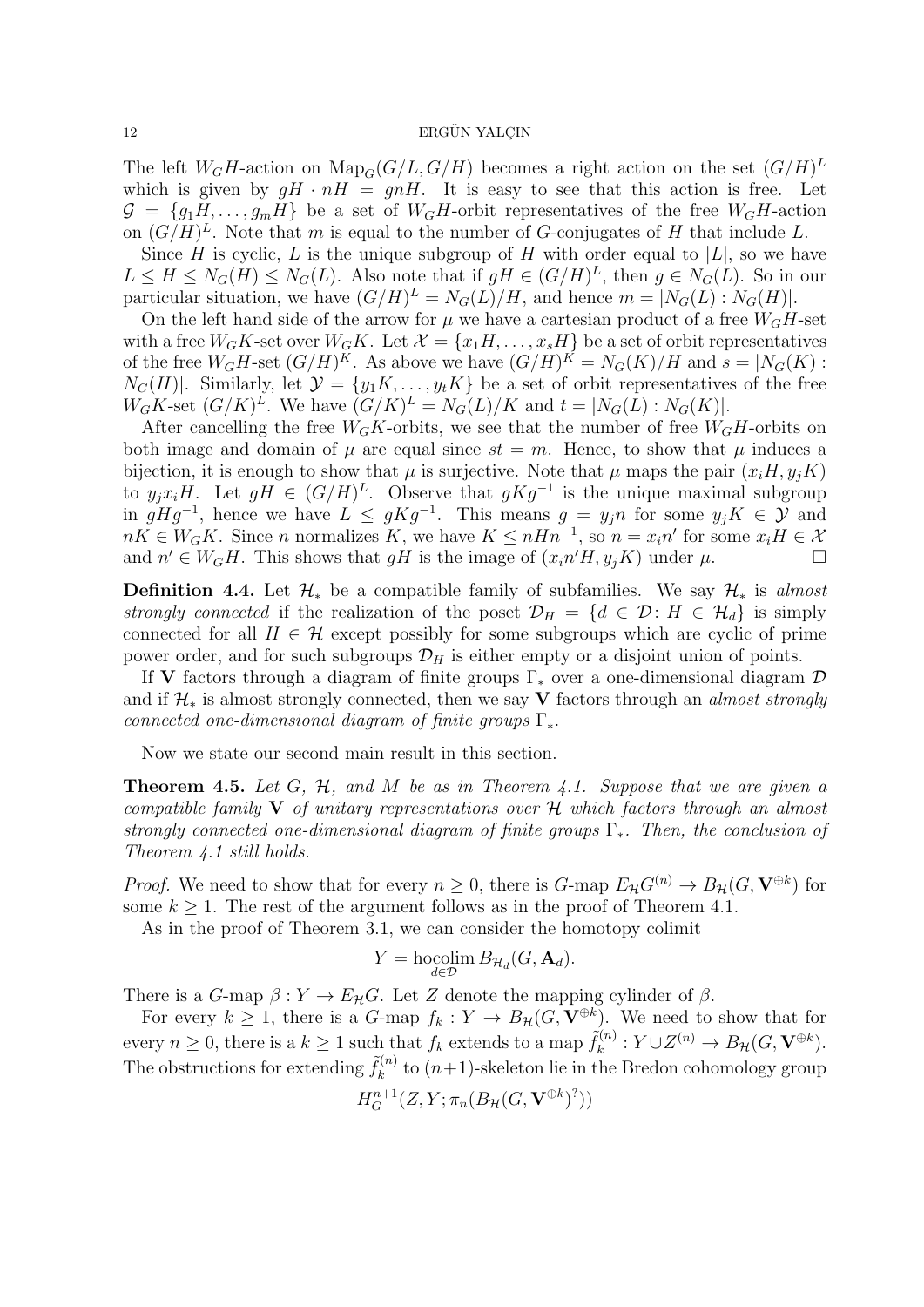and we need these obstruction groups to be finite for all  $n \geq 2$ .

As before we can use the hyper-cohomology spectral sequence to calculate these cohomology groups. The  $E_2$ -term of this spectral sequence is of the form

$$
E_2^{p,q} = \text{Ext}^p_{\mathbb{Z}\Gamma_G}(H_q(Z^?, Y^?); \pi_n(B_\mathcal{H}(G, \mathbf{V}^{\oplus k})^?))
$$

where  $\Gamma_G = \text{Or}_{\mathcal{H}} G$  is the orbit category over the family H. So it is enough to show that for every  $\mathbb{Q}\Gamma_G$ -module M, the ext-group

$$
E_2^{p,q} = \mathrm{Ext}^p_{\mathbb{Q}\Gamma_G}(H_q(Z^?,Y^?;\mathbb{Q});M)
$$

is zero for all  $p, q$  with  $p + q \geq 3$ .

Let  $N_q$  denote  $\mathbb{Q}\Gamma_q$ -module  $H_q(Z^?, Y^?; \mathbb{Q})$ . Repeating the argument used in the proof of Lemma 3.2, we see that

$$
N_q(H) = H_q(Z^H, Y^H; \mathbb{Q}) \cong \widetilde{H}_{q-1}(|\mathcal{D}_H|; \mathbb{Q}) = 0
$$

for every  $H \in \mathcal{H}$  except possibly when H is a cyclic group of prime power order. When H is a cyclic group of prime power order,  $\mathcal{D}_H$  is either empty or disjoint union of points, so  $N_q$  is nonzero only for  $q = 0, 1$ . By Lemma 4.3,  $\text{Ext}_{\mathbb{Q}\Gamma_G}^p(N_q, M) = 0$  for all  $p \geq 2$ , so we can conclude that  $\text{Ext}^p_{\mathbb{Q}\Gamma_G}(N_q, M) = 0$  for all p, q with  $p + q \geq 3$ . This completes the proof.  $\Box$ 

### 5. Construction for rank three p-groups

In this section we prove Theorem 1.2. In the proof we use Theorem 4.5, but we first explain how we can reduce the proof of Theorem 1.2 to the specific situation considered in Theorem 4.5.

Let p be an odd prime and G be a rank three p-group. In [13, Theorem 6.7], it is proved that if  $G$  acts smoothly on a manifold  $M$  with rank one isotropy subgroups, then  $G$  acts freely and smoothly on a manifold diffeomorphic to  $M \times \mathbb{S}^N$  for some  $N > 0$ . So to prove Theorem 1.2, it is enough to prove the following proposition.

**Proposition 5.1.** Let p be an odd prime and G be a rank three p-group. Then, there exists a smooth G-manifold M diffeomorphic to  $\mathbb{S}^n \times \mathbb{S}^m$  for some  $n, m > 0$ , such that for every  $x \in M$ , the isotropy subgroup  $G_x$  has  $\text{rk}(G_x) \leq 1$ .

To prove Proposition 5.1, we use the same strategy as the one used for constructing free rank two p-group actions on a product of two spheres. We start with a linear G-action on  $X = \mathbb{S}(V)$  where V is the induced representation  $\text{Ind}_{\langle c \rangle}^G W$ , the element c is a central element of order p in G, and W is a one-dimensional nontrivial representation of  $\langle c \rangle$ .

The isotropy subgroups of G-action on X satisfy the property that  $G_x \cap \langle c \rangle = 1$ . Let H denote the set of all subgroups  $H \leq G$  such that  $H \cap \langle c \rangle = 1$ . Note that subgroups in  $\mathcal{H}$ have  $rk(H) \leq 2$ . We will prove Proposition 5.1 by applying Theorem 4.5 to the manifold X using the family  $\mathcal{H}$ .

There is a further reduction which allows us to focus on rank three  $p$ -groups with cyclic center. We now explain this reduction. Suppose that the center  $Z(G)$  of G has rk  $Z(G) \geq 2$ . Then there is a central element  $c' \in G$  of order p such that  $c' \notin \langle c \rangle$ . Using a one-dimensional nontrivial representation  $W': \langle c' \rangle \to \mathbb{C}^{\times}$ , we can define an induced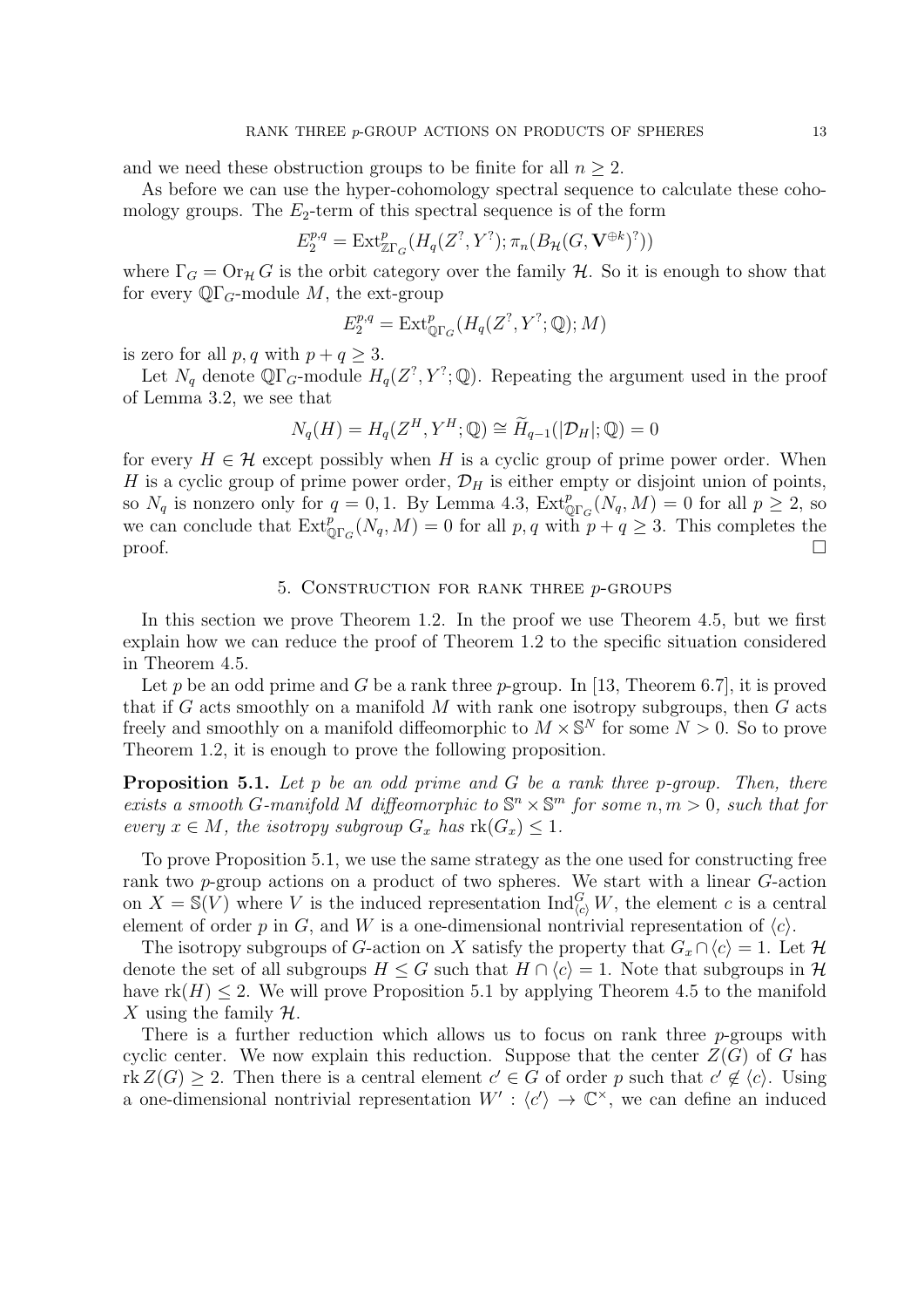representation  $V' = \text{Ind}_{(c')}^G W'$ . The G-action on  $\mathbb{S}(V) \times \mathbb{S}(V')$  is a smooth action and all its isotropy subgroups have trivial intersections with the central subgroup  $\langle c, c' \rangle \cong \mathbb{Z}/p \times \mathbb{Z}/p$ . This means that all isotropy subgroups of this action have rank  $\leq 1$ . Hence the conclusion of Proposition 5.1 holds for the case  $rk Z(G) = 2$ . Therefore, from now on we can assume that G has cyclic center.

To prove Proposition 5.1 we need a compatible family of representations  $V = \{V_H\}$ defined on  $\mathcal{H} = \{H \leq G : H \cap Z(G) = 1\}$  satisfying the following properties:

- (1) V factors through an almost strongly connected diagram of finite groups  $\Gamma_*$  with associated quadruple  $(\Gamma_*, \rho_*, \mathcal{H}_*, \mathbf{A}_*)$ .
- (2) For every rank two elementary abelian subgroup  $E \in \mathcal{H}$ , the E-representation  $V_E$ is a fixed point free representation.

Note that once we find such a compatible family, the conclusion of Theorem 4.5 gives a smooth G-action on  $X \times \mathbb{S}^m$  for some  $m \geq 1$ , such that isotropy subgroups are the same as the isotropy subgroups of H-actions on  $\mathcal{S}(V_H)$ . By the condition (ii) above, this means that all the isotropy subgroups will have rank  $\leq 1$ . Therefore once we find a compatible family  $V$  satisfying the properties listed above, the proof of Proposition 5.1, and hence the proof of Theorem 1.2, will be complete.

As discussed in the introduction, this compatible family comes from an effective class function introduced by Jackson [7, Proposition 20] in an unpublished work. It was proved later by Klaus [8, Proposition 3.3] in detail that this class function satisfies the desired properties. Klaus [8] used this function to construct a free action on a finite CW-complex homotopy equivalent to a product of three spheres.

**Proposition 5.2.** Let p be an odd prime and G be a rank three p-group with cyclic center. Let H denote the family of all subgroups H in G such that  $H \cap Z(G) = 1$ . There is a nontrivial class function  $\chi : G \to \mathbb{C}$  with the following properties: (i) the restriction of  $\chi$  to a subgroup  $H \in \mathcal{H}$  is a character of H; (ii) for every rank two elementary abelian p-subgroup  $E\in\mathcal{H}$  the restriction  $\mathrm{Res}_E^G\chi$  is a character of a fixed point free representation.

*Proof.* When  $p$  is an odd prime, every noncyclic  $p$ -group has a normal subgroup isomorphic to  $C_p \times C_p$  (see [5, Theorem 4.10]), hence G has a normal subgroup  $Q \cong C_p \times C_p$ . Let  $C_G(Q)$  denote the centralizer of Q in G. Consider the class function  $\chi: G \to \mathbb{C}$  defined by

$$
\chi(g) = \begin{cases}\np(p-1)|G| & \text{if } g = 1 \\
0 & \text{if } g \in Z(G) \setminus \{1\} \\
-p|G| & \text{if } g \in Q \setminus Z(Q) \\
0 & \text{if } g \in C_G(Q) \setminus Q \\
-|G| & \text{if } g \in G \setminus C_G(Q) \text{ of order } p \\
0 & \text{if } g \in G \setminus C_G(Q) \text{ of order greater than } p.\n\end{cases}
$$

It can be shown by direct calculation that both statements hold for  $\chi$  (see [8, Proposition  $\Box$  3.3]).

Let  $\chi$  be the character as in the proof of Proposition 5.2, and let  $V_{\chi}$  denote the compatible family of representations defined over H such that for every  $H \in \mathcal{H}$ , the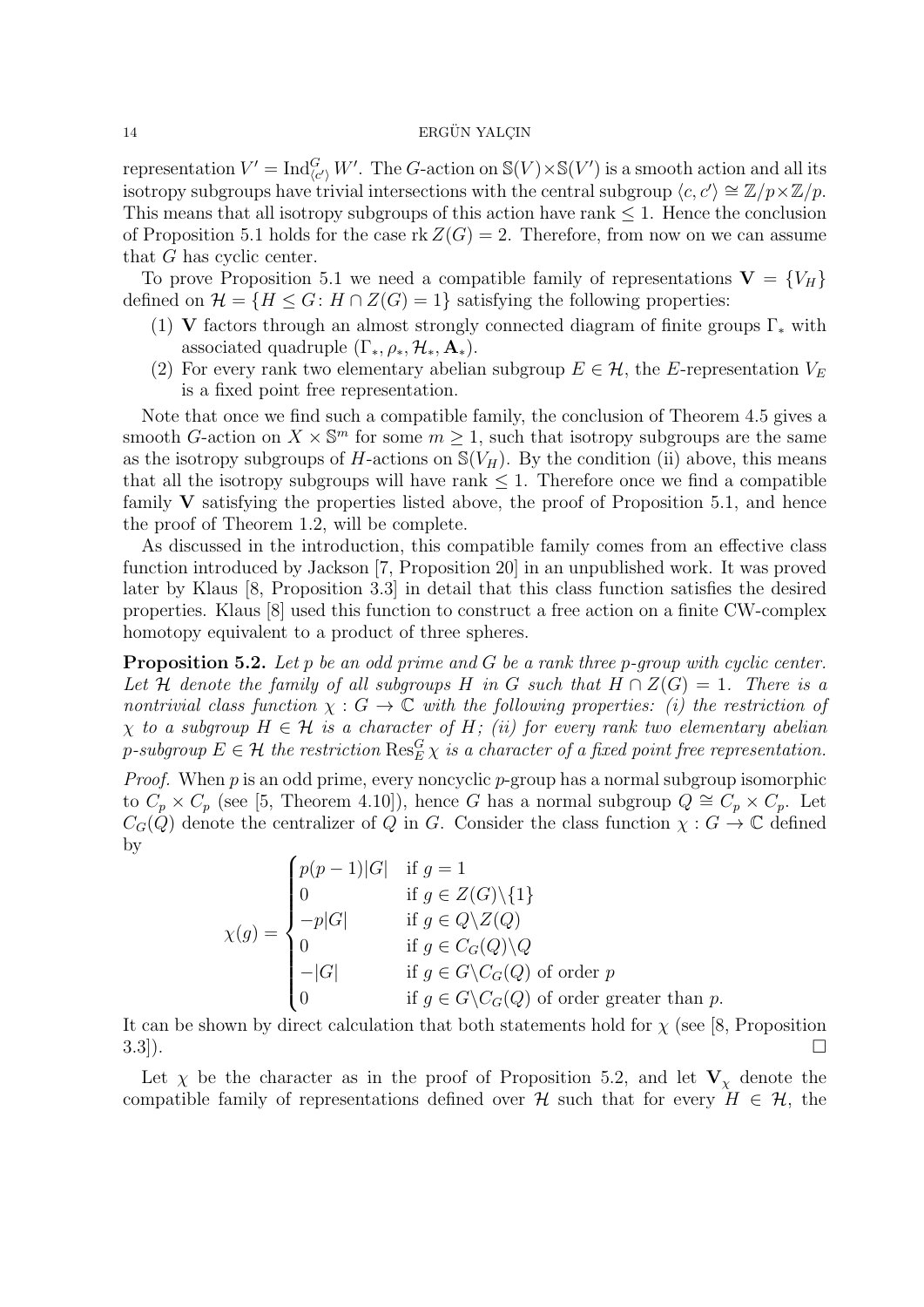character for the representation  $V_H$  is equal to  $\text{Res}_H^G \chi$ . It is clear that the family  $V_\chi$  is a compatible family since it comes from a class function. We claim that  $V_\chi$  satisfies the conditions (1) and (2) listed above, for a suitable choice of quadruple  $(\Gamma_*, \rho_*, \mathcal{H}_*, \mathbf{A}_*)$ . In the rest of this section we introduce the components of this quadruple and show that they satisfy the required properties.

To introduce  $\mathcal{H}_*$ , we need to look at the subgroups in  $\mathcal{H}$  more closely. Let Q be a normal subgroup of G, isomorphic to  $C_p \times C_p$  as in the proof of Proposition 5.2. Since  $Z(G)$  is cyclic,  $Z(G) \cap Q = \langle c \rangle$  is a cyclic group of order p. Let a be a non-central element in Q. We have  $Q = \langle c, a \rangle \cong \langle c \rangle \times \langle a \rangle$ .

Let  $C_G(Q)$  denote the centralizer of Q in G. Since the quotient group  $G/C_G(Q)$  acts faithfully on  $Q \cong C_p \times C_p$ , it must be isomorphic to a subgroup of  $GL_2(\mathbb{F}_p)$ . Since  $|GL_2(\mathbb{F}_p)| = (p^2-1)(p^2-p)$ , we can conclude that  $|G/C_G(Q)| = p$ . Furthermore, we have the following lemma.

**Lemma 5.3** (See Proposition 3.2 in [8]). Let G, H and Q be as above. If  $H \in \mathcal{H}$  is such that  $H \cap Q \neq 1$ , then  $H \leq C_G(Q)$  and there exists  $g \in G$  such that  $Q \cap gHg^{-1} = \langle a \rangle$ .

*Proof.* Since  $H \cap \langle c \rangle = 1$ , we have  $H \cap Q = \langle ac^i \rangle$  for some *i*. Since  $\langle ac^i \rangle$  is a normal subgroup of order p in H, it is a central subgroup of H. This means H centralizes  $ac^i$ , and hence it centralizes Q. To prove the second statement, let  $b \in G$  denote an element such that  $b \notin C_G(Q)$ . Then, by replacing b with its power we can assume that  $b^{-1}ab = ac$ . This shows that if we take  $g = b^i$ , then  $Q \cap gHg^{-1} = \langle a \rangle$ .

We will also need the following lemma.

**Lemma 5.4.** Let  $H \in \mathcal{H}$  be such that  $H \nleq C_G(Q)$ . Then,  $K = H \cap C_G(Q)$  is a cyclic group and H is either cyclic or it is isomorphic to  $K \rtimes C_p$  where  $C_p$  acts on K either trivially or by the action  $k \to k^{1+p^{n-1}}$  where  $p^n = |K|$ .

*Proof.* Let  $H \in \mathcal{H}$  be such that  $H \nleq C_G(Q)$ . Then, by Lemma 5.3,  $H \cap Q = 1$ , in particular,  $K \cap Q = 1$ . This implies that  $QK \cong Q \times K$ . Since  $Q \cong C_p \times C_p$ , we must have  $rk(K) \leq 1$ , hence K is a cyclic group. Note that  $|H:K| = p$ , hence by [4, Theorem IV.4.1], we conclude that H is either cyclic or it is isomorphic to  $K \rtimes C_p$  where  $C_p$  acts on K either trivially or by the action  $k \to k^{1+p^{n-1}}$  where  $p^n = |K|$ . □

Now we list all possible types of subgroups in  $H$  with respect to their relationship to Q and  $C_G(Q)$ .

- (1) A subgroup  $H \in \mathcal{H}$  is called a type A subgroup if  $H \leq C_G(Q)$ . We define the subcollection  $\mathcal{H}_a \subseteq \mathcal{H}$  as the family of all type A subgroups. Since  $C_G(Q)$  is normal in G, this is a family, i.e., it is closed under conjugation and taking subgroups.
- (2) Let  $H \in \mathcal{H}$  be such that  $H \not\leq C_G(Q)$ . Then, by Lemma 5.4, H is either cyclic or it is isomorphic to  $K \rtimes C_p$  where  $C_p$  acts on K either trivially or by the action  $k \to k^{1+p^{n-1}}$ where  $p^{n} = |K|$ . If K is cyclic we call it a type B subgroup, otherwise, we call it a type E subgroup. Note that every type E subgroup has a unique elementary abelian subgroup of rank 2. This can be easily checked by looking at the subgroup lattice (see also [11, Lemma 2.1]). Let  $E_1, \ldots, E_m$  denote the conjugacy class representatives of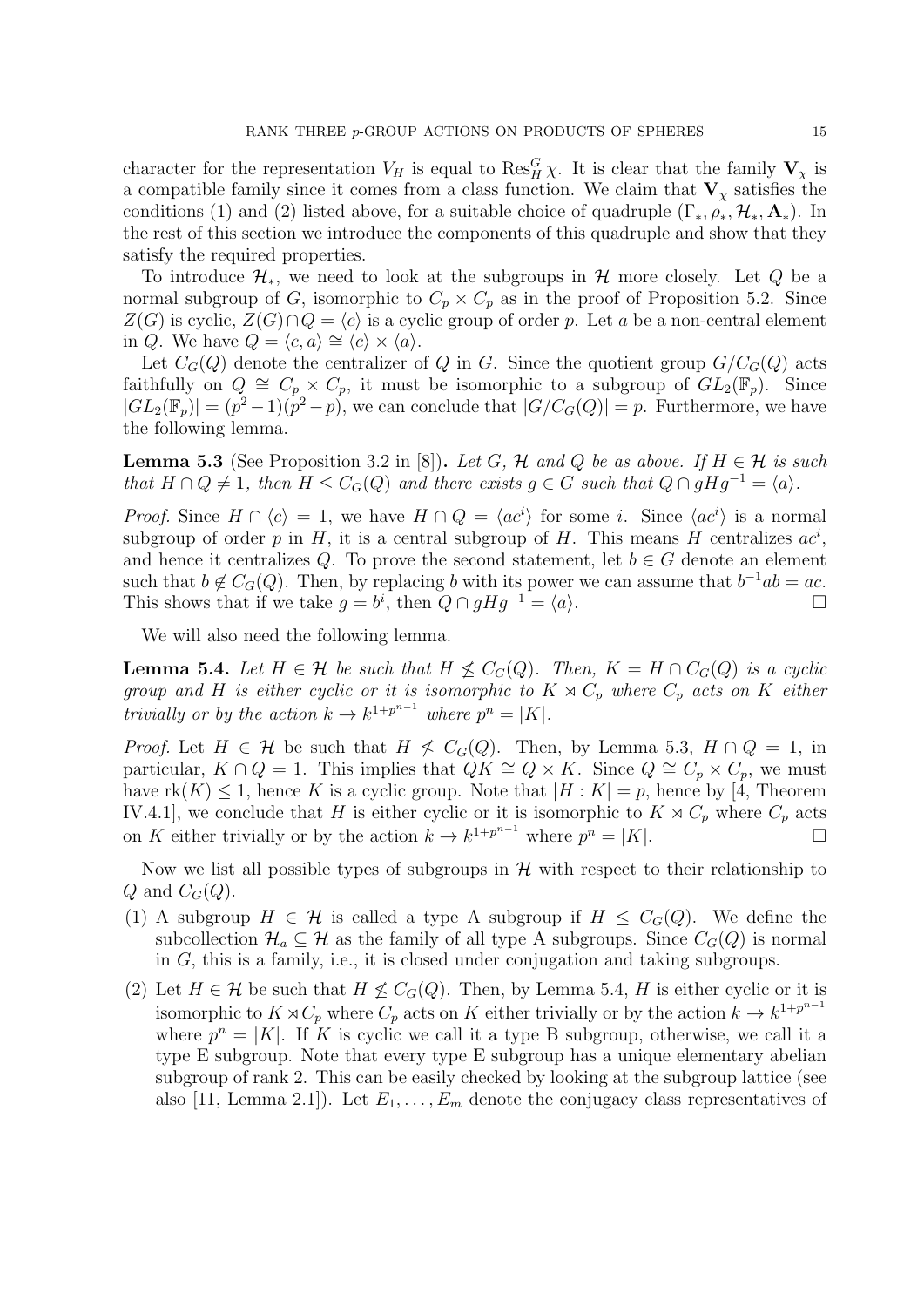maximal elementary abelian subgroups of type E subgroups. For each  $i$ , we defined the family  $\mathcal{H}_{e_i}$  as the family of type E subgroups such that  $E_i \leq_G H$ . Note that if  $H \in \mathcal{H}_{e_i}$ , then  $H \leq_G N_G(E_i)$ .

(3) If  $H \in \mathcal{H}$  such that  $H \leq C_G(Q)$  and it is included in a type B or a type E subgroup, then we call it a type C subgroup. Note that type C subgroups are necessarily cyclic.

**Lemma 5.5.** Let D be the discrete poset  $\{a, e_1, \ldots, e_m\}$ . For each  $d \in \mathcal{D}$ , let  $\mathcal{H}_d$  be the subfamily defined as above. Then the diagram of subfamilies  $\mathcal{H}_*$  is almost strongly connected.

*Proof.* Note that the only subgroups  $H \in \mathcal{H}$  which are not in the union  $\mathcal{H}_a \cup (\cup_i \mathcal{H}_{e_i})$  are type B subgroups, so they are all cyclic. The intersections of families  $\mathcal{H}_d$  for various  $d \in \mathcal{D}$ are easy to describe. We already observed above that if  $H \in \mathcal{H}_a \cap \mathcal{H}_{e_i}$  for some i, then H is a type C subgroup which is again cyclic. Now suppose  $H \in \mathcal{H}_{e_i} \cap \mathcal{H}_{e_j}$  for some  $i \neq j$ . Then H is either cyclic or it is a type E subgroup such that  $E_i \le_G H$  and  $E_j \le_G H$ . Since all type  $E$  subgroups have a unique elementary abelian rank 2 subgroup, this will imply that  $gE_i g^{-1} = E_j$  for some  $g \in G$ . But the subgroups  $E_i$  and  $E_j$  were chosen as distinct conjugacy class representatives, so this is not possible. Hence, every subgroup in  $\mathcal{H}_{e_i} \cap \mathcal{H}_{e_j}$  is cyclic when  $i \neq j$ . We conclude that  $\mathcal{H}_*$  is almost strongly connected.  $\Box$ 

We now describe the diagram of finite groups  $\Gamma_*$  and the diagram of families  $\mathbf{A}_*$ . For each  $d \in \mathcal{D}$ , let

$$
\Gamma_d = \begin{cases} C_G(Q) & \text{if } d = a \\ N_G(E_i) & \text{if } d = e_i \end{cases}
$$

Since  $\mathcal D$  is a discrete category, it is clear that this is a functor from  $\mathcal D$  to finite groups. For each  $d \in \mathcal{D}$ , we define a compatible family of representations

.

$$
\mathbf{A}_d = \{ \alpha_H^d : H \to \Gamma_d \mid H \in \mathcal{H}_d \}
$$

by taking  $\alpha_H^d$  as the composition

$$
\alpha_H^d:H\mathop{\longrightarrow}\limits^{c_g}gHg^{-1}\hookrightarrow\Gamma_d
$$

where the conjugation map  $c_q$  is defined by  $h \to ghg^{-1}$  and the second map is the inclusion map of  $gHg^{-1}$  into  $\Gamma_d$ . For type E groups, we do this by choosing an arbitrary element  $g \in G$  such that  $gHg^{-1} \subseteq \Gamma_d$ . For type A groups, we take a  $g \in G$  such that  $Q \cap gHg^{-1} = \langle a \rangle$ . Such an element  $g \in G$  always exists by Lemma 5.3.

To introduce the collection of representations  $\rho_*$ , we first introduce some notation. For a K-set X, where  $K \leq G$ , we denote by  $I_X$  the reduced permutation representation  $\mathbb{C}X-\mathbb{C}$ . For example, with this notation,  $I_{\langle a \rangle/1}$  denotes the reduced regular representation of  $\langle a \rangle$ . For each  $i = 1, \ldots, m$ , let  $C_i$  denote the cyclic subgroup  $E_i \cap C_G(Q)$  in  $E_i$ . Let  $W_i$  denote the  $E_i$ -representation  $I_{E_i/C_i} + (p-1)I_{E_i/1}$ . For every  $d \in \mathcal{D}$ , we define

$$
\rho_d = \begin{cases} n_a \operatorname{Ind}_{\langle a \rangle}^{C_G(Q)} I_{\langle a \rangle/1} & \text{if } d = a \\ n_{e_i} \operatorname{Ind}_{E_i}^{N_G(E_i)} W_i & \text{if } d = e_i. \end{cases}
$$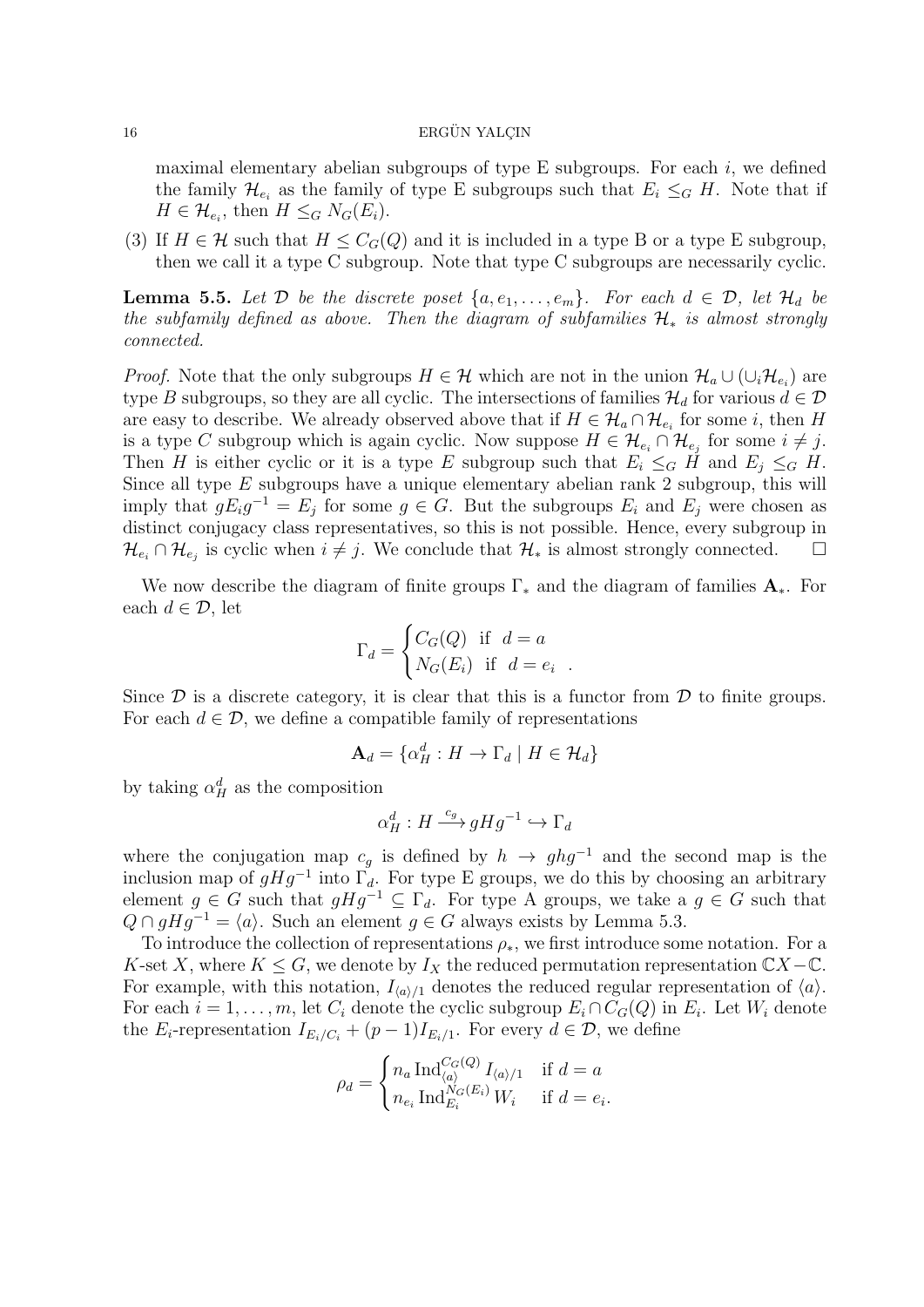The numbers  $n_a$  and  $n_{e_i}$  are chosen as positive integers such that the equalities

$$
n_a(p-1)\frac{|G|}{p^2} = n_{e_i}(p-1)|N_G(E_j)| = p(p-1)|G|
$$

hold. Note that  $n_a = p^3$  and  $n_{e_i} = p|G|/|N_G(E_i)|$  for all *i*.

**Lemma 5.6.** Let G and H be as above, and let  $V<sub>x</sub>$  denote the compatible family of representations on H defined using the class function  $\chi$  of Proposition 5.2. Then  $V_{\chi}$ factors through a diagram of finite groups  $\Gamma_*$  with associated the quadruple  $(\Gamma_*,\rho_*,\mathcal{H}_*,\mathbf{A}_*)$ whose components are as introduced above.

*Proof.* We only need to show that for every  $d \in \mathcal{D}$ , the restriction of  $V_{\chi}$  to  $\mathcal{H}_d$  is equal to  $\rho_d \circ \mathbf{A}_d$ . The rest of the conditions are clear from the construction of the quadruple.

If  $d = e_i$  for some *i*, then we need to check that  $\text{Res}_{N_G(E_i)}^G \chi = n_{e_i} \text{Ind}_{E_i}^{N_G(E_i)} \chi_{W_i}$ , where  $\chi_{W_i}$  denotes the character for  $W_i$ . For  $g \in N_G(E_i)$ ,

$$
\left(\operatorname{Ind}_{E_i}^{N_G(E_i)} \chi_{W_i}\right)(g) = \begin{cases} |N_G(E_i) : E_i|\chi_{W_i}(g) & \text{if } g \text{ has order } p; \\ 0 & \text{if } g \text{ has order greater than } p. \end{cases}
$$

Note that for  $g \in E_j$ , we have  $\chi_{W_i}(g) = 0$  if  $g \in C_G(Q)$  and  $\chi_{W_i}(g) = -p$  if  $g \notin C_G(Q)$ . Hence the desired equality holds.

When  $d = a$ , there is a similar calculation. Observe that if  $H \in \mathcal{H}_a$ , then  $\alpha_H^a : H \to \Gamma_a$ is defined by first applying conjugation map  $h \to ghg^{-1}$  followed by the inclusion map  $gHg^{-1}$  into  $\Gamma_a = C_G(Q)$ , where the element g is chosen such that  $a \in gHg^{-1}$ . So it is enough to check whether the equality  $\text{Res}_{H}^{G}\chi = n_a \text{Res}_{H}^{C_G(Q)} \text{Ind}_{\langle a \rangle}^{C_G(Q)} \chi_a$  holds for a subgroup  $H \leq C_G(Q)$  that includes a. Here  $\chi_a$  denotes the character for  $I_{\langle a \rangle/1}$ . If  $g \in \langle a \rangle$ , then

$$
n_a\Big(\mathrm{Ind}_{\langle a \rangle}^{C_G(Q)} \chi_a\Big)(g) = p^3(|G|/p^2)\chi_a(g) = \begin{cases} p(p-1)|G| & \text{if } g = 1\\ -p|G| & \text{if } g \neq 1. \end{cases}
$$

If  $q \in H\backslash \langle a \rangle$ , then the character value is zero. Hence the desired character equality  $holds.$ 

#### **REFERENCES**

- [1] A. Adem and J. H. Smith, Periodic complexes and group actions, Ann. of Math. (2) 154 (2001), 407–435.
- [2] D. J. Benson and J. F. Carlson, Complexity and multiple complexes, Math. Zeit. 195 (1987), 221–238.
- [3] D. J. Benson and S. D. Smith, Classifying Spaces of Sporadic Groups, volume 147 of Mathematical Surveys and Monographs, American Mathematical Society, Providence, RI, 2008.
- [4] K. S. Brown, Cohomology of groups, Graduate Texts in Mathematics, Vol. 87, Springer-Verlag, New York, 1982.
- [5] D. Gorenstein, Finite groups, Vol. 301, AMS Chelsea Publishing Series Harper, 2007.
- [6] M. A. Jackson,  $Qd(p)$ -free rank two finite groups act freely on a homotopy product of two spheres, J. Pure Appl. Algebra 208 (2007), 821–831.
- [7] M. A. Jackson, Rank three p-groups and free actions on the homotopy product of three spheres, unpublished manuscript (http://www2.gcc.edu/dept/math/jackson%2Dm/preprints.htm).
- [8] M. Klaus, *Constructing free actions of p-groups on products of spheres*, Algebr. Geom. Topol. 11 (2011), 3065–3084.